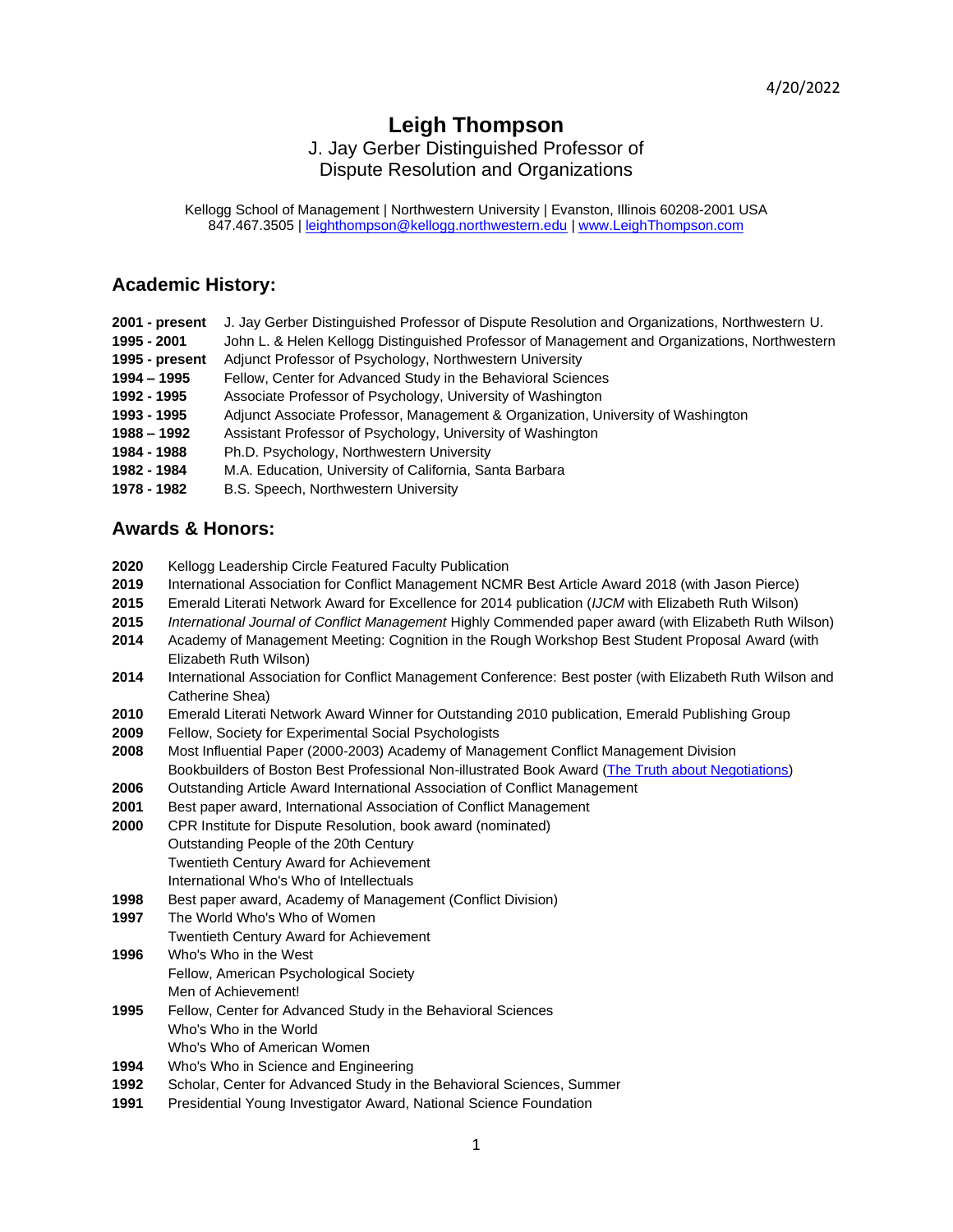- **1989** S. Rains Wallace Dissertation Award, American Psychological Association Society for Experimental Social Psychology, Dissertation award, semi-finalist Hillel Einhorn New Investigator Research Award, semi-finalist
- **1987** National Institute of Dispute Resolution Research Award Sigma Xi Graduate Research Award

# **Professional Activities:**

Director:

[Leading High Impact Teams Executive program,](https://www.kellogg.northwestern.edu/executive-education/individual-programs/executive-programs/team.aspx) Kellogg Executive Program (1997 - present) [Constructive Collaboration Executive program](http://www.kellogg.northwestern.edu/executive-education/individual-programs/executive-programs/collaborate.aspx) (2013 – present) **[High Performance Negotiation Skills Executive program](http://www.kellogg.northwestern.edu/executive-education/individual-programs/executive-programs/neg.aspx) (2000 - present)** [Negotiating in a Virtual Word Executive program](https://www.kellogg.northwestern.edu/executive-education/individual-programs/online-programs/nvw.aspx) (2018 – present[\)](http://www.kellogg.northwestern.edu/executive-education/individual-programs/executive-programs/nwc.aspx) **[Kellogg Team and Group Research Center](http://www.kellogg.northwestern.edu/research/ktag/) (1997 - present)** 

# **Publications:**

#### **2022 & in press:**

Thompson, L. & Wang, C. (in press). *Advanced Introduction to Negotiation*. Edward Elgar Publishing.

Thompson, L. (in progress). Virtual intelligence: Human communication challenges and best practices in the postpandemic era. In R Talukdar and R. Nahar (eds), *Modern talent management in knowledge organizations: Postpandemic paradigm,* IGI Global Publishers*.*

Nasher, J. & Thompson, L. (in press). Detecting deception in negotiation. In Yashwant Pathak and LaVena Wilkin (Eds.), *Handbook of Organizational Conflict Management*. DeGruyter Publishing.

#### **2021:**

Thompson, L. (2021). Virtual collaboration won't be the death of creativity. *MIT Sloan Management Review, 62 (2),* 42-46.

Pierce, J. & Thompson, L. (2021). Feeling competitiveness or empathy towards negotiation counterparts mitigates sex differences in lying. *Journal of Business Ethics*.

#### **2020:**

Thompson, L. & Schonthal, D. (2020). The social psychology of design thinking. *California Management Review, 62 (2),* 84-99.

Wilson, E.R., Thompson, L. and Lucas, B. (2020). Pride and pratfalls: Recounting embarrassing stories increases creativity. *International Journal of Design Creativity and Innovation*, *8* (1), 21-30.

Thompson, L. (2020). *Negotiating the Sweetspot: The art of leaving nothing on the table*. HarperCollins Leadership.

Thompson, L. (2020). *The Mind & Heart of the Negotiator*. 7<sup>th</sup> edition. Prentice Hall.

Kim, J., Thompson & L., Loewenstein, J. (2020). Open for learning: Encouraging generalization fosters knowledge transfer in negotiation. *Negotiation and Conflict Management Research,13 (1),* 3-23.

#### **2019:**

Thompson, L. (2019). Win-win negotiation in a global economy. In N. Pfeffermann (ed.), *New Leadership in Strategy and Communication*. Springer.

Menon, T. & Thompson, L. (2019). How to make better decisions with less data. In *HBR Guide to Thinking Strategically.* 

#### **2018:**

Pierce, J. & Thompson, L. (2018). Explaining differences in men and women's use of unethical tactics in negotiations. *Negotiation and Conflict Management Research*, *11*(4), 278-297.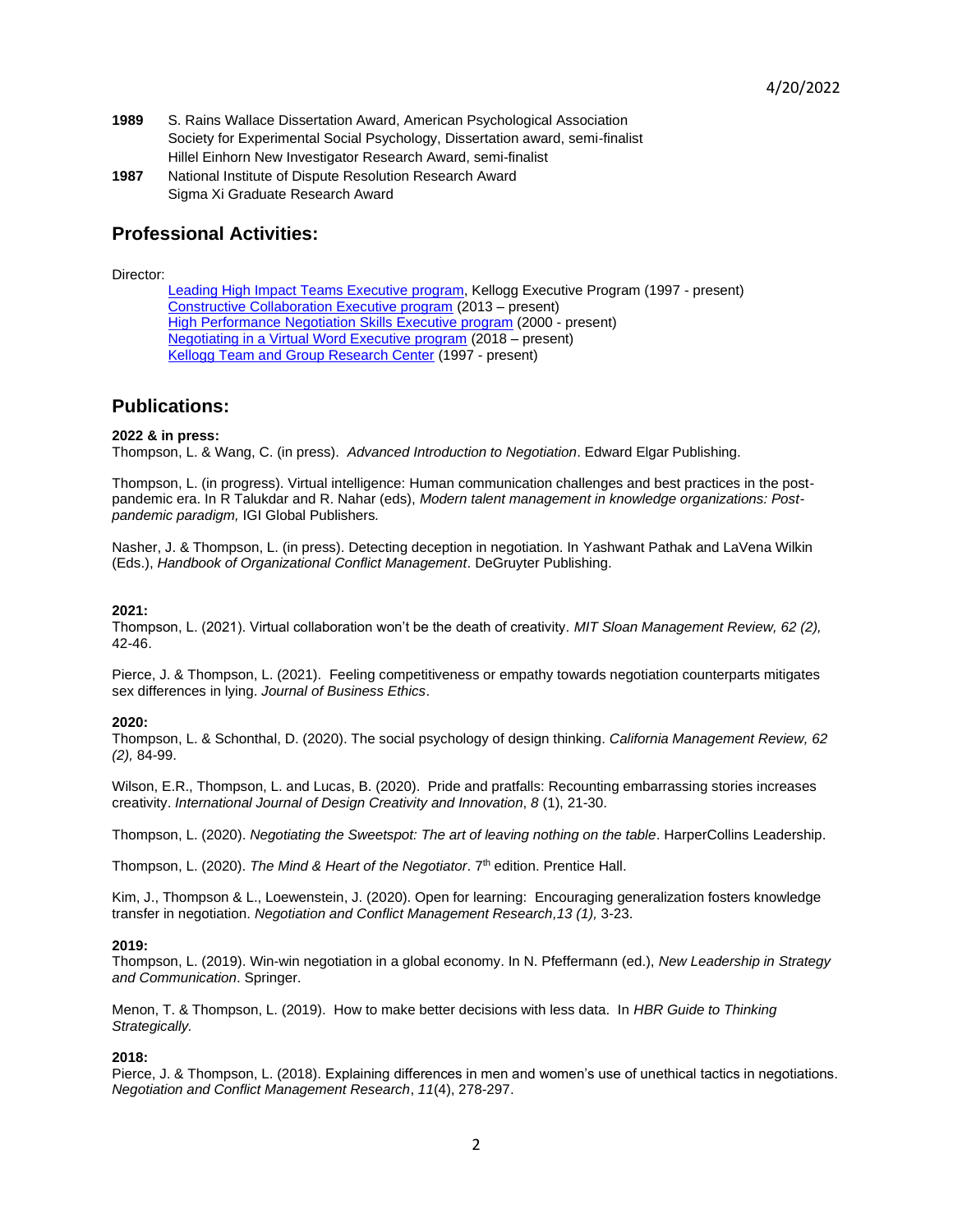### **2017:**

Thompson, L. Making the team. (2017). 6<sup>th</sup> edition. Pearson Prentice Hall.

Thompson, L. and Schonthal, D. (2017). Setting the stage for creativity: upstream, midstream, and downstream. In N. Pfeffermann, T. Minshall, and L. Mortara (eds.). *Strategy and communication for innovation*. 3<sup>rd</sup> edition. Springer.

#### **2016:**

Brett, J.M. and Thompson, L (2016). Negotiation. *Organizational Behavior and Human Decision Processes, 136,* 68- 79.

Menon, T. & Thompson, L. (2016). *Stop Spending, Start Managing*. Boston, MA: Harvard Business Review press.

Thompson, L. (2016). Negotiation. In M.H. Bornstein (Ed.). *The Sage encyclopedia of lifespan human developmen*t. Sage.

#### **2015:**

Thompson, L. and Wilson, E.R. (2015). Creativity in groups: The good, the bad, and the reconcilable. In R. Scott and S. Kosslyn (eds.) *Emerging Trends in the Social and Behavioral Sciences.* Hoboken, NJ: John Wiley and Sons.

Thompson, L. (2015). *The mind and heart of the negotiator*. 6<sup>th</sup> edition. Upper Saddle River, NJ: Pearson.

#### **2014:**

Cohen, T.R., Leonardelli, G.J. and Thompson, L. (2014). Avoiding the agreement trap: Teams facilitate impasse in negotiations with negative bargaining zones. *Negotiation and Conflict Management Research, 7*(4), 232-242.

Wilson, E.R., and Thompson, L. (2014). Creativity and negotiation research: The integrative potential. *International Journal of Conflict Management, 25* (4), 359 – 386.

Menon, T. and Thompson, L. (2014). Envy at work. *Harvard Business Review OnPoint* (originally published April 2010), Summer, 118-123.

Thompson, L. (2014). *Making the team.* 5<sup>th</sup> edition. Upper Saddle River, NJ: Pearson.

Townsend, S. and Thompson, L. (2014). Implications of the Protestant Work Ethic for cooperative and mixed-motive teams. *Organizational Psychology Review, 4* (1), 4-26.

Thompson, L. and Lucas, B. (2014). Chapter 11: Judgmental biases in conflict resolution and how to overcome them. In M. Deutsch, P. Coleman, and E. Markus (Eds.). *The Handbook of Conflict Resolution: Theory and Practice*. 3rd edition. (255-282). San Francisco, CA: Jossey Bass.

Thompson, L. and Cohen, T. (in press). Negotiation and group decision making. In M. Zeelenberg (Ed.), *Behavioral economics and economic psychology. Frontiers in Social Psychology*, Psychology press.

#### **2013:**

Thompson, L. and Wilson, Elizabeth Ruth (2013). Rethinking the wisdom of the crowd: Why individuals are more creative than their groups. *European Financial Review*, 25-28*.*

Thompson, L. (2013). *[The creative conspiracy: The](http://www.amazon.com/Creative-Conspiracy-Rules-Breakthrough-Collaboration/dp/1422173348)* New Rules of Breakthrough Collaboration. Boston, MA: Harvard Business Review press.

Thompson, L. (2013). The truth about negotiations. 2<sup>nd</sup> edition. Upper Saddle River, NJ: Financial Times press.

Thompson, L., Lucas, B. and Richardson, E. (2014). Negotiator bandwidth. In N.M. Ashkansay, O.B. Ayoko, and K.A. Jehn (Eds.) *Handbook of Research in Conflict Management*. Cheltenham, UK: Edward Elgar Publishing.

Thompson, L. (2013). Why teams need a creative conspiracy for success. *Industrial Management*, January-February, 12-17.

#### **2012:**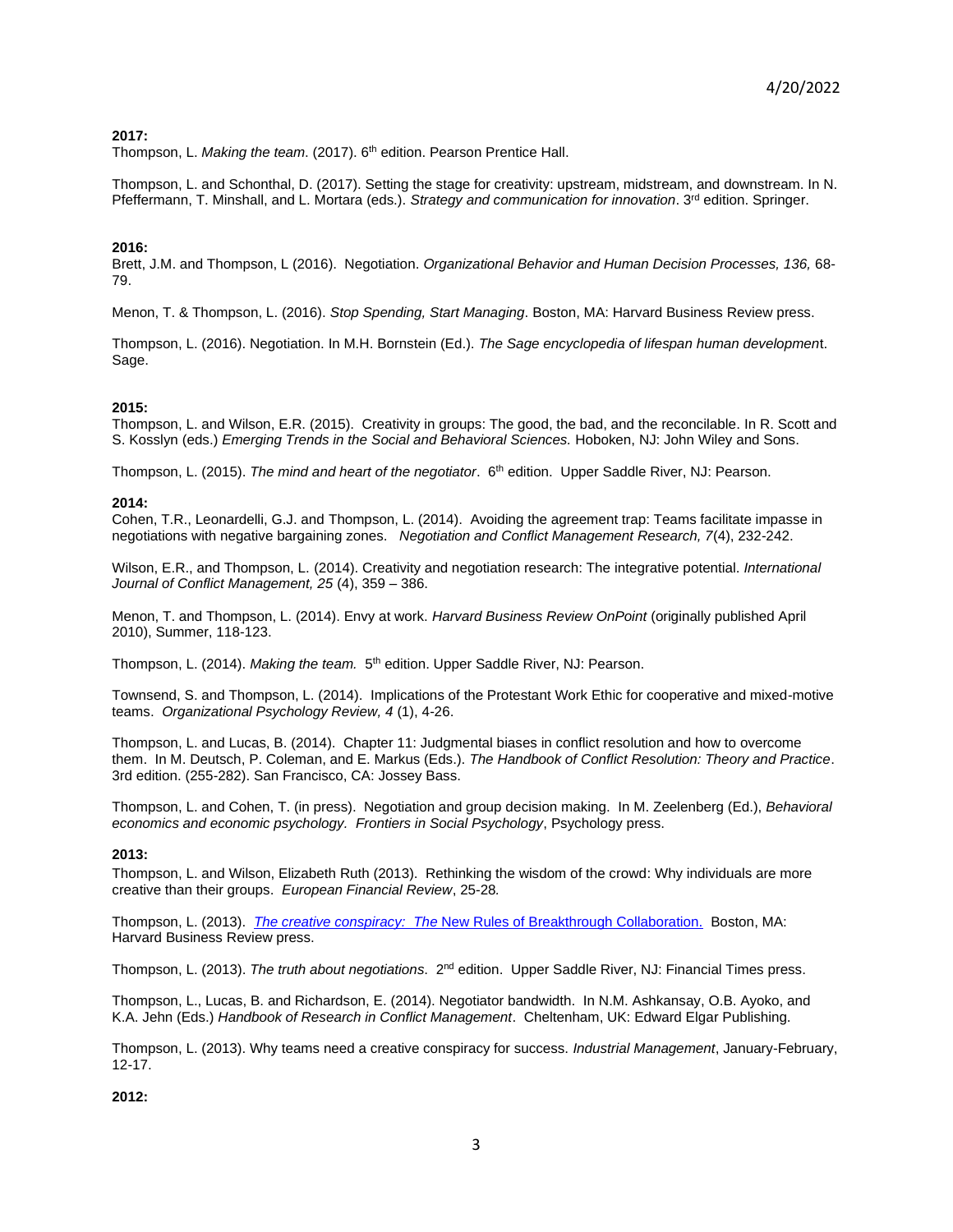Hershfield, H., Cohen, T. and Thompson, L. (2012). Short horizons and tempting situations: Lack of continuity to our future selves leads to unethical decision making and behavior. *Organizational Behavior and Human Decision Processes, 117, 298-310.*

Smith, E., Menon, T., and Thompson, L. (2012). Status differences in the cognitive activation of social networks. *Organization Science, 23* (1), 67-82.

Thompson, L. (2012). *The mind and heart of the negotiator*. 5<sup>th</sup> edition. Upper Saddle River, NJ: Pearson.

Thompson, L. and Cohen, T. (2012). Metacognition in teams and organizations. In P. Brinol and K. DeMarree (Eds.). *Social meta-cognition: Frontiers of social psychology.* Chapter 15, 283-302, Psychology press.

Thompson, L., Hall, E. and Lucas, B. (2012). Upstream and Downstream Negotiation Research. In G.E. Bolton and R. Croson (Eds.). *The Oxford handbook of economic conflict resolution* (pp. 372-388). New York, NY: Oxford University Press.

Thompson, L., Richardson, E., and Lucas, B. (2012). Integrating Negotiation Research with Team Dynamics. In B. Goldman and D. Shapiro (Eds.). *The psychology of negotiations in the 21st century workplace: New challenges and new solutions* (pp.465-480). New York, NY: Routledge Academic.

#### **2011:**

Lee, S. and Thompson, L. (2011). Do agents negotiate for the best (or worst) interest of principals? Secure, anxious, and avoidant principal-agent attachment. *Journal of Experimental Social Psychology*, *47*, 681-684.

Thompson, L. (2011). *[Making the team.](http://www.amazon.com/Making-Team-4th-Leigh-Thompson/dp/0136090036/ref=sr_1_1?s=books&ie=UTF8&qid=1367534364&sr=1-1)* 4th Edition. Upper Saddle River, NJ: Pearson.

Cohen, T. and Thompson, L. (2011). When are teams an asset in negotiation and when are they a liability? In B. Mannix, M. Neale, and J. Overbeck (Eds.). *Research on managing groups and teams: Negotiation in groups*, *14,* 3- 34.

#### **2010:**

Menon, T. and Thompson, L. (2010). Envy at work. *Harvard Business Review,* April, 74-79.

Thompson, L., Wang, J., and Gunia, B. (2010). Negotiation. In S. Fiske (Ed.). *Annual Review of Psychology, 61*, 491- 515.

#### **2009:**

Gentner, D., Loewenstein, J., Thompson, L., and Forbus, K. (2009). Reviving inert knowledge: Analogical encoding supports relational retrieval of past events. *Cognitive Science, 33,* 1343-1382.

Crotty, S. and Thompson, L. (2009). When your heart isn't smart: How different types of regret change decisions and profits. *International Journal of Conflict Management, 20* (4), 315-339.

Tenbrunsel, A.E., Wade-Benzoni, K.A., Tost, L.P., Medvec, V.H., Thompson, L., and Bazerman, M. (2009). The reality and myth of sacred issues in ideologically-based negotiations. *Negotiation and Conflict Management Research, 2* (3), 263-284.

Thompson, L. (2009). *The mind and heart of the negotiator.* 4 th edition. Upper Saddle River, NJ: Pearson.

- translated into Mandarin, Pearson Education Asia, LTD & China Renmin University press (Chinese
	- edition).
	- international edition, Pearson Education
	- translated into Portuguese, Monitor LDA (Portuguese edition)
	- translated into Korean, Hanul Publishing Co. (Korean edition)

#### **2008:**

Thompson, L. (2008). *[The truth about negotiations.](http://www.amazon.com/Truth-About-Negotiations-Leigh-Thompson/dp/0136007368/ref=sr_1_6?s=books&ie=UTF8&qid=1367534364&sr=1-6)* Upper Saddle River, NJ: Pearson Education, Inc. publishing as FT Press.

-translated into Portuguese, Actual Editoria: Lisboa, Portugal (November, 2007)

- -translated into Thai, DMG Books/Direct Media Group, Bangkok, Thailand (November, 2007)
- -translated into Greek, Papasotirou Publications, Athens, Greece (November, 2007)
- -translated into Hindi, Dorling Kindersley, Delhi, India (November, 2007)

-published in English for Singapore, India, Sri Lanka: Dorling Kindersley (April, 2008)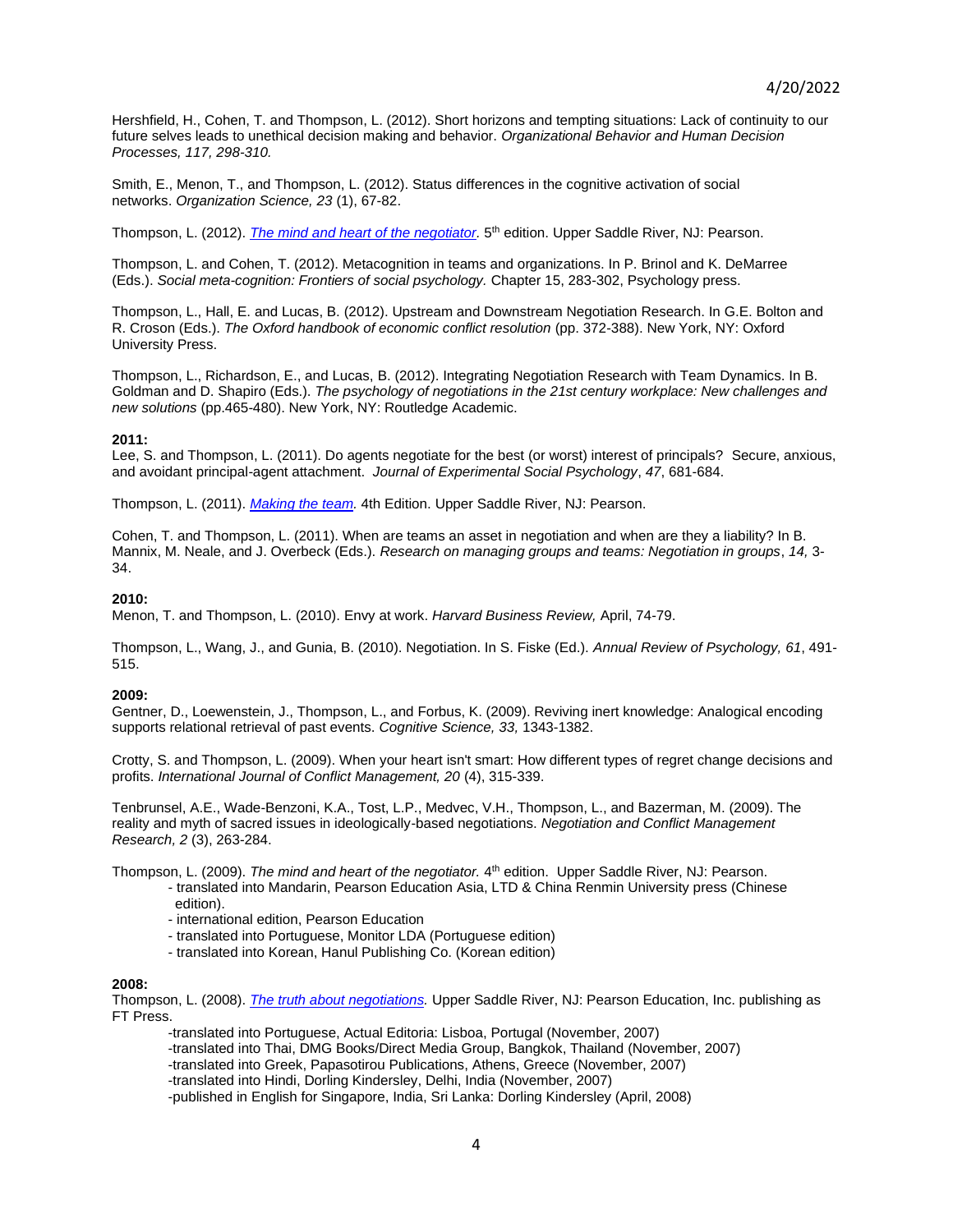-published in Chinese Simplified, Pearson Education Asia LTD., Contemporary China Publishing House (February, 2009)

-published in Russian, U-RAIT publishers, Perviy Pankovskiy proezd, Moscow, Russia (June, 2009) Thompson, L. (2008). *Organizational behavior today.* Upper Saddle River, NJ: Pearson Education, Inc. -translated into Mandarin, Posts & Telecom press, People's Republic of China (November, 2008)

-translated into Mandarin, Pearson Education Taiwan Ltd. (Taiwanese edition). (November, 2009)

Thompson, L. (2008). *Making the team.* 3rd edition. Upper Saddle River, NJ: Pearson Education, Inc. -international edition, Pearson Education -translated into Korean, Hanul Publishing Co. (Korean edition)

#### **2007:**

Seeley, E., Gardner, W. and Thompson, L. (2007). The role of the self-concept and social context in determining the behavior of power-holders: Self-construal in intergroup vs. dyadic dispute resolution negotiations. *Journal of Personality and Social Psychology*, *93* (4), 614-631.

Menon, T. and Thompson, L. (2007). Don't hate me because I'm beautiful: Self-enhancing biases in threat appraisal. *Organizational Behavior and Human Decision Processes*, *104* (1), 45-60.

Behfar, K. & Thompson, L. (2007). Conflict within and between organizational groups: Functional, dysfunctional, and quasi-functional perspectives. Ch. 1, p.3-35 in L. Thompson and K. Behfar (eds.) *Conflict in Organizational Teams.* Evanston, IL: Northwestern University press.

- international edition, Replika Press, India

Thompson, L. & Pozner, J. (2007). Organizational Behavior. Ch. 40, p.913-939 in E.T. Higgins & A.W. Kruglanski, (Eds.) *Social psychology: A handbook of basic principles (2nd ed.).* New York: Guilford Press.

#### **2006:**

Menon, T., Thompson, L. and Choi, H. (2006). Tainted knowledge versus tempting knowledge: People avoid knowledge from internal rivals and seek knowledge from external rivals. *Management Science, 52* (8), 1129-1144.

Thompson, L., Nadler, J. & Lount, R. (2006). Judgmental biases in conflict resolution and how to overcome them. In M. Deutsch, P.T. Coleman, and E.C. Marcus (Eds.) *Handbook of Conflict Resolution, 2nd Edition,* Jossey-Bass.

Wang, C.S. and Thompson, L. (2006). The negative and positive psychology of leadership and group research. In S. Thye and E. Lawler (eds.). *Advances in Group Processes: Social psychology of the workplace.* Volume 23.

Thompson, L. and Choi, H-S. (2006). *Creativity and innovation in organizational teams.* Mahwah, NJ: Lawrence Erlbaum.

Choi, H-S. and Thompson, L. (2006). Membership Change in Groups: Implications for Group Creativity. In Thompson, L. & Choi, H-S., (Eds.). *Creativity and innovation in organizational teams.* Mahwah, NJ: Lawrence Erlbaum, 87-108.

Thompson, L. (2006). *Negotiation theory and research.* Series editors: A.W. Kruglanski & J.P. Forgas, Frontiers of Social Psychology. New York: Psychology Press.

Loewenstein, J. & Thompson, L. (2006). Learning to negotiate: Novice and experienced negotiators. In L. Thompson (ed.) *Negotiation Theory and Research.* Psychology Press, Chapter 5, 77-97.

Kopelman, S., Rosette, A., and Thompson, L. (2006). The three faces of Eve: An examination of the strategic display of positive, negative, and neutral emotions in negotiations. *Organizational Behavior and Human Decision Processes, 99* (1), 81-101.

#### **2005:**

Kray, L., Thompson, L. and Lind, A. (2005). It's a Bet! A Problem Solving Approach Promotes the Construction of Contingent Agreements. *Personality and Social Psychology Bulletin, 31* (8), 1039-1051.

Choi, H.S. & Thompson, L. (2005). Old wine in a new bottle: Impact of membership change on group creativity. *Organization Behavior and Human Decision Processes, 98* (2), 121-132.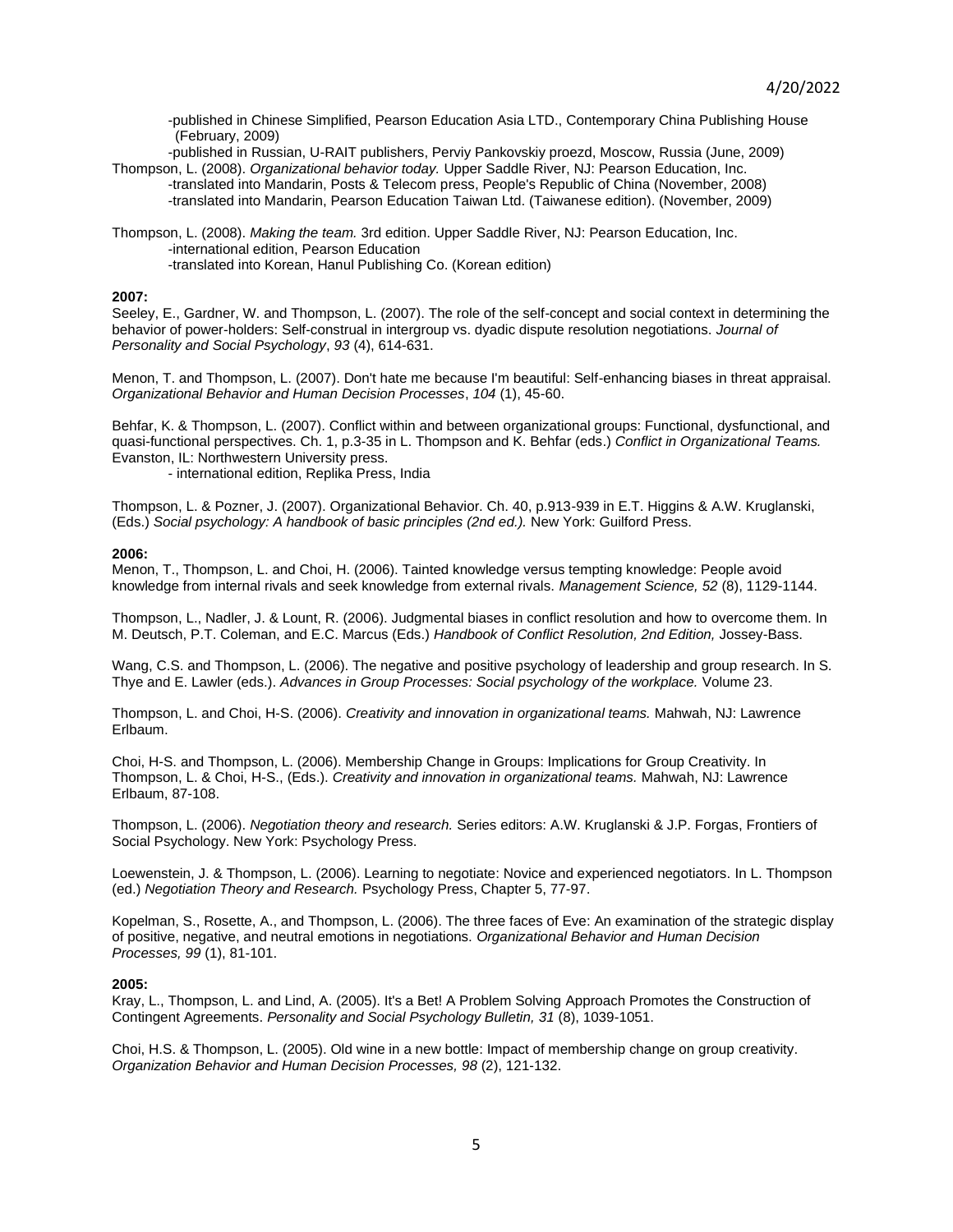Loewenstein, J., Morris, M., Chakravarti, A., Thompson, L., and Kopelman, S. (2005). At a loss for words: Dominating the conversation and the outcome in negotiation as a function of intricate arguments and communication media. *Organizational Behavior and Human Decision Processes, 98* (1), 28-38.

Rosette, A. & Thompson, L. (2005) The camouflage effect: Separating achieved status and unearned privilege in organizations. In Mannix, E & Neale, M (eds.). *Research on managing groups and teams: Status and groups,* Volume 7, 259-281.

Kray, L. & Thompson, L. (2005). Gender Stereotypes and Negotiation Performance: An Examination of Theory and Research. In B. Staw and R. Kramer (Eds.) *Research on Organizational Behavior,* 26, 103-182.

Loyd, D.L., Kern, M.C., and Thompson, L. (2005). Classroom research: Bridging the ivory divide. *Academy of Management Journal: Learning and Education,* 4 (1), 8-21.

Thompson, L. (2005) *The Mind and Heart of the Negotiator.* 3rd edition*.* Upper Saddle River, NJ: Pearson Prentice Hall.

- translated into Korean, Hanul Publishing Company: Seoul (2006)

#### **2004:**

Anderson, C. & Thompson, L. (2004). Affect from the top down: How powerful individuals' positive affect shapes negotiations. *Organizational Behavior & Human Decision Processes, 95* (2), 125-139.

White, J.B., Tynan, R.O., Galinsky, A., & Thompson, L. (2004). Face threat sensitivity in negotiations: Roadblock to agreement and joint gain. *Organizational Behavior and Human Decision Processes, 94*, 102-124.

Thompson, L. & Rosette, A. (2004). Leading by analogy. In S. Chowdhury (Ed.). Next generation business handbook: *New strategies from tomorrow's thought leaders.* Chapter 5. NJ: Wiley.

Thompson, L. & Leonardelli, G. (2004) The big bang: The evolution of negotiation research. *Academy of Management: Executive, 18* (3), 113-117.

Thompson, L., Neale, M. & Sinaceur, M. (2004). The evolution of cognition and biases in negotiation research: An examination of cognition, social perception, motivation, and emotion. (Chapter 1) In M. Gelfand & J. Brett (Eds.), *The handbook of negotiation and culture.* Palo Alto, CA: Stanford University Press.

Thompson, L. & Leonardelli, G. (2004). Why negotiation is the most popular business school course. *Ivey Business Journal,* July/August.

Kray, L., Reb, J., Galinsky, A. & Thompson, L. (2004). Stereotype reactance at the bargaining table: The effect of stereotype activation and power on claiming and creating value. *Personality and Social Psychology Bulletin, 30* (4), 399-411.

Thompson, L., (2004). *Making the team: A guide for managers,* 2nd edition*.* Upper Saddle River, NJ: Prentice Hall. - translated into Korean, Hanul Publishing Company: Seoul (2004)

- translated into Russian, PiterBook JS CO. LTD., St. Petersburg

#### **2003:**

Thompson, L., & Loewenstein, J. (2003). Mental models of negotiations; Descriptive, prescriptive and paradigmatic implications. In M.A. Hogg and J. Cooper (Eds.) *Sage Handbook of Social Psychology.* London: Sage, Ch. 23, 494- 511.

VanBoven, L. & Thompson, L. (2003). A look into the mind of the negotiator: Mental Models of Negotiation. *Group Processes and Intergroup Relations, 6* (4).

Nadler, J., Thompson, L. & VanBoven, L. (2003). Learning negotiation skills: Four models of knowledge creation and transfer. *Management Science, 49* (4), 529-540.

Gentner, D., Loewenstein, J. & Thompson, L. (2003). Learning and transfer: A general role for analogical encoding. *Journal of Educational Psychology, 95* (2), 393-408.

Loewenstein, J., Thompson, L., & Gentner, D. (2003). Analogical learning in negotiation teams: Comparing cases promotes learning and transfer. *Academy of Management Learning and Education, 2* (2), 119-127.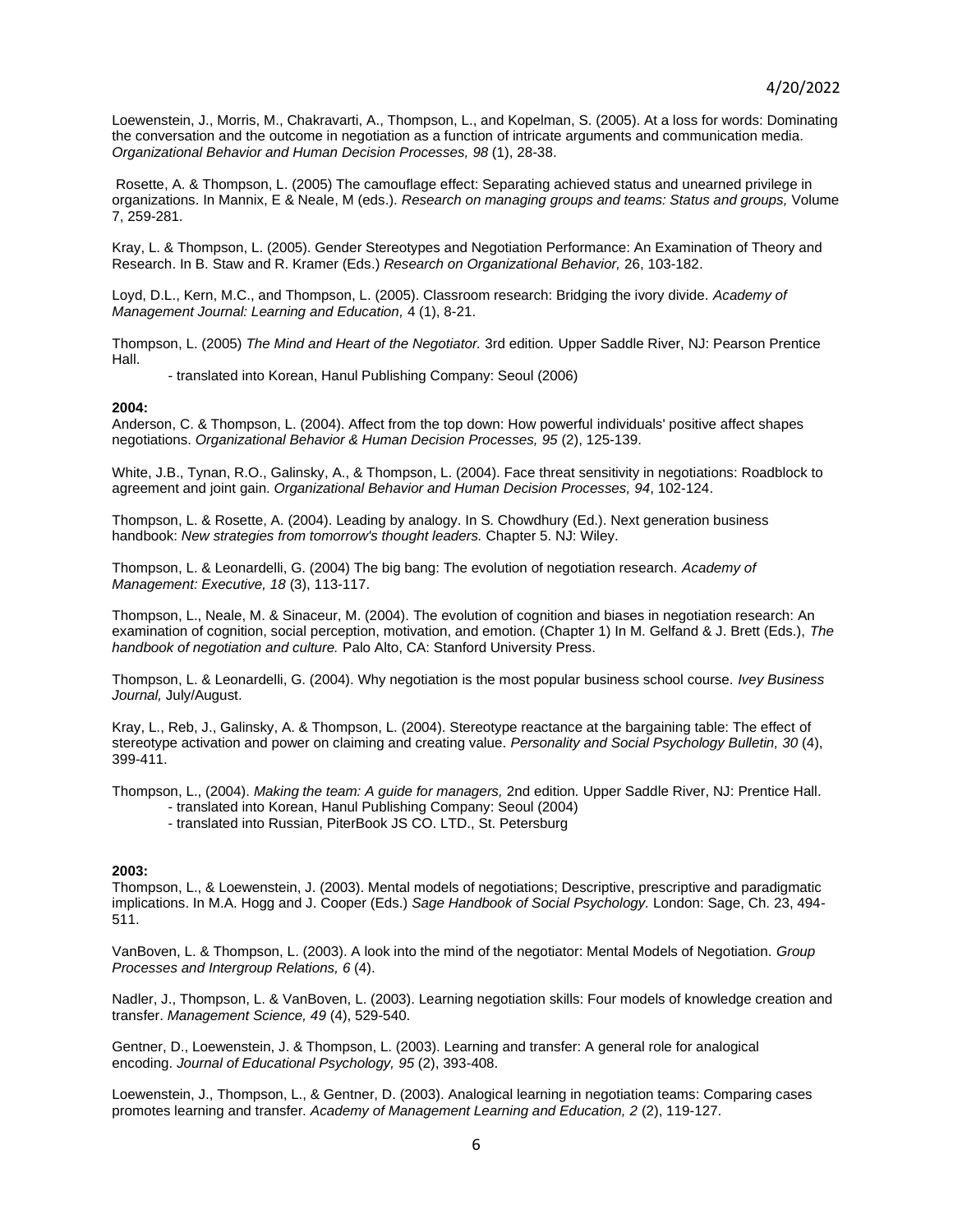Thompson, L., Kern, M., & Loyd, D.L. (2003). Research methods of micro organizational behavior. In C. Sansone, C. Morf, and A. Panter (Eds.). *Handbook of Methods in Social Psychology.* Thousand Oaks, CA: Sage, Ch. 21, 457-470.

McGinn, K. L., Thompson, L. & Bazerman, M. (2003). Dyadic processes of disclosure and reciprocity in bargaining with communication. *Journal of Behavioral Decision Making, 16*, 17-34.

Thompson, L. (2003). Improving the creativity of organizational work groups. *Academy of Management Executive, 17* (1), 96-109.

Thompson, L. (2003). *[The social psychology of organizational behavior: Key readings.](http://www.amazon.com/exec/obidos/tg/detail/-/1841690848/qid=1049501941/sr=12-2/103-3462582-9577442?v=glance&s=books)* Philadelphia, PA: Psychology Press.

#### **2002:**

Kray, L.J., Galinsky, A. & Thompson, L. (2002). Reversing the gender gap in negotiations: An exploration of stereotype regeneration. *Organizational Behavior and Human Decision Processes, 87* (2), 386-409.

Wade-Benzoni, K., Hoffman, A. J., Thompson, L., Moore, D., Gillespie, J. and Bazerman, M. (2002). Contextualizing ideologically-based negotiations: uncovering barriers to wise resolution. *Academy of Management Review,* 27 (1), 41- 57.

Valley, K., Thompson, L., Gibbons, R. & Bazerman, M. (2002). How communication improves efficiency in bargaining games. *Games and Economic Behavior, 38* (1), 127-155.

Thompson, L., & Nadler, J. (2002). Negotiating via information technology: Theory and application. *Journal of Social Issues, 58* (1), 109-124.

Morris, M., Nadler, J., Kurtzberg, T. & Thompson, L. (2002). Schmooze or lose: social friction and lubrication in e-mail negotiations. *Group Dynamics, 6* (1), 89-100.

#### **2001:**

Lind, A.E., Kray, L., and Thompson, L. (2001). Primacy effects in justice judgments: Testing predictions from fairness heuristic theory. *Organizational Behavior & Human Decision Processes, 85* (2), 189-210.

Kray, L., Thompson, L., and Galinsky, A. (2001). Battle of the sexes: Gender stereotype confirmation and reactance in negotiations. *Journal of Personality and Social Psychology, 80* (6), 942-958.

Brodt, S. & Thompson, L. (2001). Negotiating Teams: A levels of analysis approach. *Group Dynamics, 5* (3), 208-219.

Thompson, L. (2001) *The Mind and Heart of the Negotiator. 2nd edition.* Upper Saddle River, NJ: Prentice Hall.

Thompson, L., Medvec, V.H., Siedens, V. & Kopelman, S. (2001). Poker face, smiley face, and rant and rave: Myths and realities about emotion in negotiation. In M. Hogg & S. Tindale (Eds.) *Blackwell Handbook in social psychology, Vol. 3: Group Processes,* Ch. 6, 139-163.

Thompson, L., Aranda, E., & Robbins, S.P. (2001). *Tools for Teams.* University of Phoenix, *Pearson Custom Publishing.*

#### **2000:**

Loewenstein, J. & Thompson, L. (2000). The challenge of learning. *Negotiation Journal,* October, 399-408.

Rosette, A.S., Kopelman, S. & Thompson, L.L. (2000). High-performance contract negotiation skills. *Product Management Today, 11* (7), 38-41.

Thompson, L., Loewenstein, J. and Gentner, D. (2000). Avoiding missed opportunities in managerial life: Analogical training more powerful than individual case training. *Organization Behavior and Human Decision Processes, 82* (1), 60-75.

- reprinted in: Bazerman, M.H. (2004). *Negotiation, decision making, and conflict management.*

Peterson, E., Mitchell, T., Thompson, L. and Burr, R. (2000). Collective efficacy and aspects of shared mental models as predictors of performance over time in work groups. *Group Processes and Intergroup Relations, 3* (3), 296-316.

Thompson, L. & Nadler, J. (2000). Judgmental biases in conflict resolution and how to overcome them. In M. Deutsch & P. Coleman, (Eds.) *Handbook of constructive conflict resolution: theory and practice,* Ch. 10, 213-235.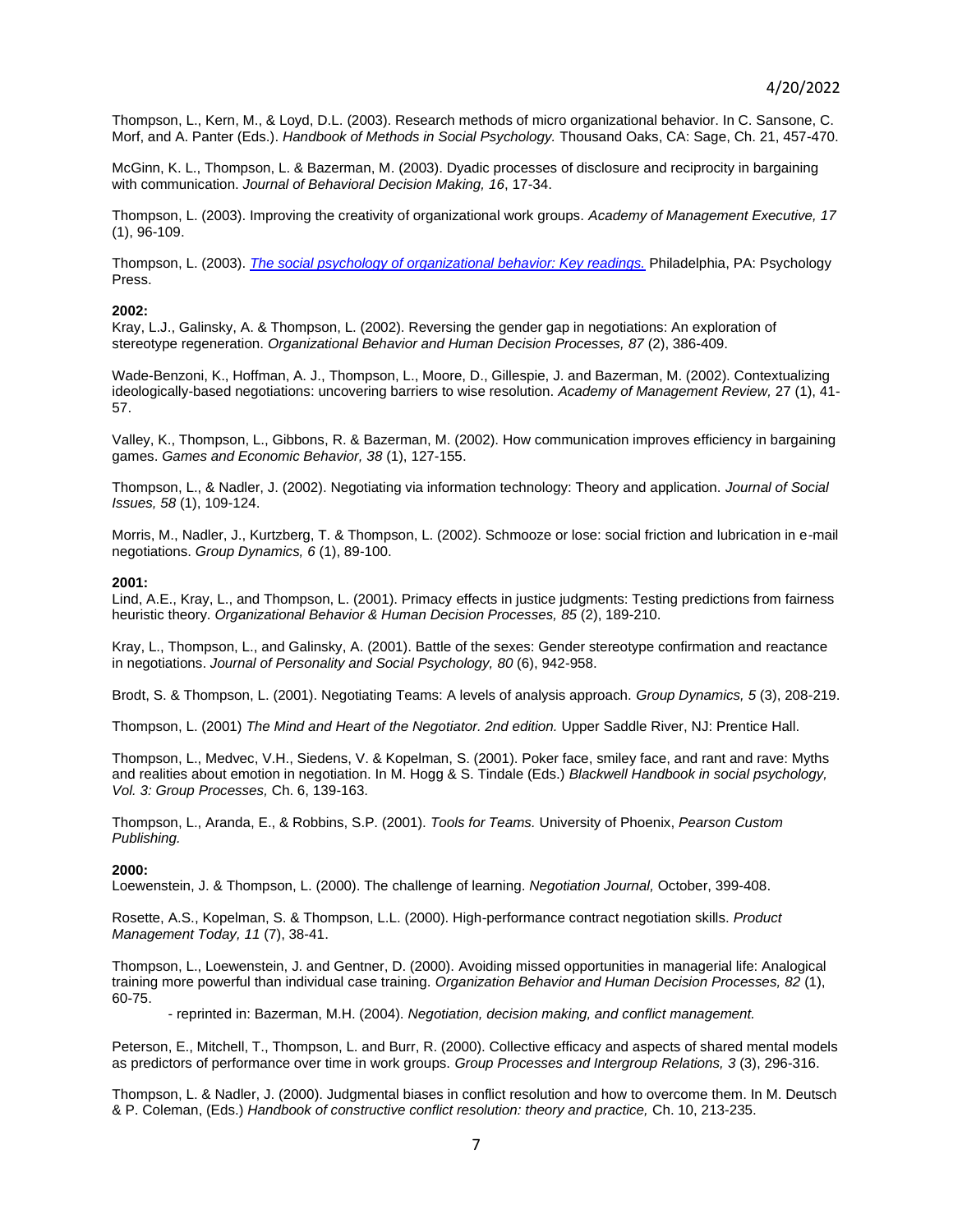Thompson, L. & Fox, C. (2000). Negotiation within and between groups in organizations: Levels of analysis. In M. Turner (Ed.), Groups at work: Advances in theory and research. Hillsdale, NJ: Lawrence Erlbaum*,* Ch. 8, 221-266.

Thompson, L. (2000). *Making the Team: A Guide for Managers.* Upper Saddle River, NJ: Prentice Hall*.*

Thompson, L. & Kim, P. (2000). How the quality of third parties' settlement solutions are affected by the relationship between negotiators. *Journal of Experimental Psychology: Applied, 6* (1), 1-16.

#### **1999:**

Murnighan, K., Babcock, L., Thompson, L. & Pillutla, M. (1999). The information dilemma in negotiations: Effects of experience, incentives, and integrative potential. *International Journal of Conflict Management, 10* (4), 313-339.

Loewenstein, J., Thompson, L. & Gentner, D. (1999). Analogical encoding facilitates knowledge transfer in negotiation. *Psychonomic Bulletin & Review, 6* (4), 586-597.

Thompson, L. & Fine, G. (1999). Socially shared cognition, affect and behavior: A review and integration. *Personality and Social Psychology Review, 3* (4), 278-302.

Gillespie, J.J., Thompson, L., Loewenstein, J., & Gentner, D. (1999). Lessons from analogical reasoning in the teaching of negotiation. *Negotiation Journal, October,* 363-371.

Moore, D., Kurtzberg, T., Thompson, L. & Morris, M. (1999). Long and short routes to success in electronicallymediated negotiations: Group affiliations and good vibrations. *Organizational Behavior & Human Decision Processes, 77* (1), 22-43.

Hoffman, A.J., Gillespie, J., Moore, D., Wade-Benzoni, K.A., Thompson, L., Bazerman, M.H. (1999). Introduction: A mixed-motive perspective on the economic environment debate. *American Behavioral Scientist, 42* (8).

Thompson, L., Nadler, J. & Kim, P. (1999). Some like it hot: The case for the emotional negotiator. In L. Thompson, J. Levine & D. Messick (eds.). *Shared cognition in organizations: The management of knowledge.* Hillsdale, NJ: Lawrence Erlbaum. Ch. 7 (139-161).

Thompson, L., Levine, J., & Messick, D. (1999). *Shared Cognition in Organizations: The Management of Knowledge*. Hillsdale, NJ: Lawrence Erlbaum.

#### **1998:**

Lind, A., Kray, L. & Thompson, L. (1998). The social construction of injustice: Fairness judgments in response to own and others' unfair treatment by authorities. *Organizational Behavior & Human Decision Processes, 75* (1), 1-22.

Thompson, L., Kray, L. & Lind, A. (1998). Cohesion and respect: An examination of group decision making in social and escalation dilemmas. *Journal of Experimental Social Psychology, 34*, 289-311.

Thompson, L. (1998). A new look at social cognition in groups. *Basic & Applied Social Psychology, 20* (1), 3-5.

Thompson, L. & DeHarpport, T. (1998). Relationships, goal incompatibility, and communal orientation relationships in negotiations. *Basic & Applied Social Psychology, 20* (1), 33-44.

Bazerman, M., Gibbons, R., Thompson, L. & Valley, K. (1998). Can negotiators outperform game theory? In J. Halpern & R. Stern (Eds.), *Debating Rationality: Nonrational aspects of organizational decision-making.* Ithaca, NY: ILR press, Ch. 4 (78-98).

Thompson, L. (1998). *The Mind and Heart of the Negotiator. Upper Saddle River,* NJ: Prentice Hall.

#### **1997:**

Peterson, E. & Thompson, L. (1997). Negotiation teamwork: The impact of information distribution and accountability for performance depends on the relationship among team members. *Organizational Behavior & Human Decision Processes, 72* (3), 364-383.

Mitchell, T., Thompson, L. Peterson, E. & Cronk, R. (1997) Temporal Adjustments in the evaluation of events: The "Rosy View". *Journal of Experimental Social Psychology, 33*, 421-448.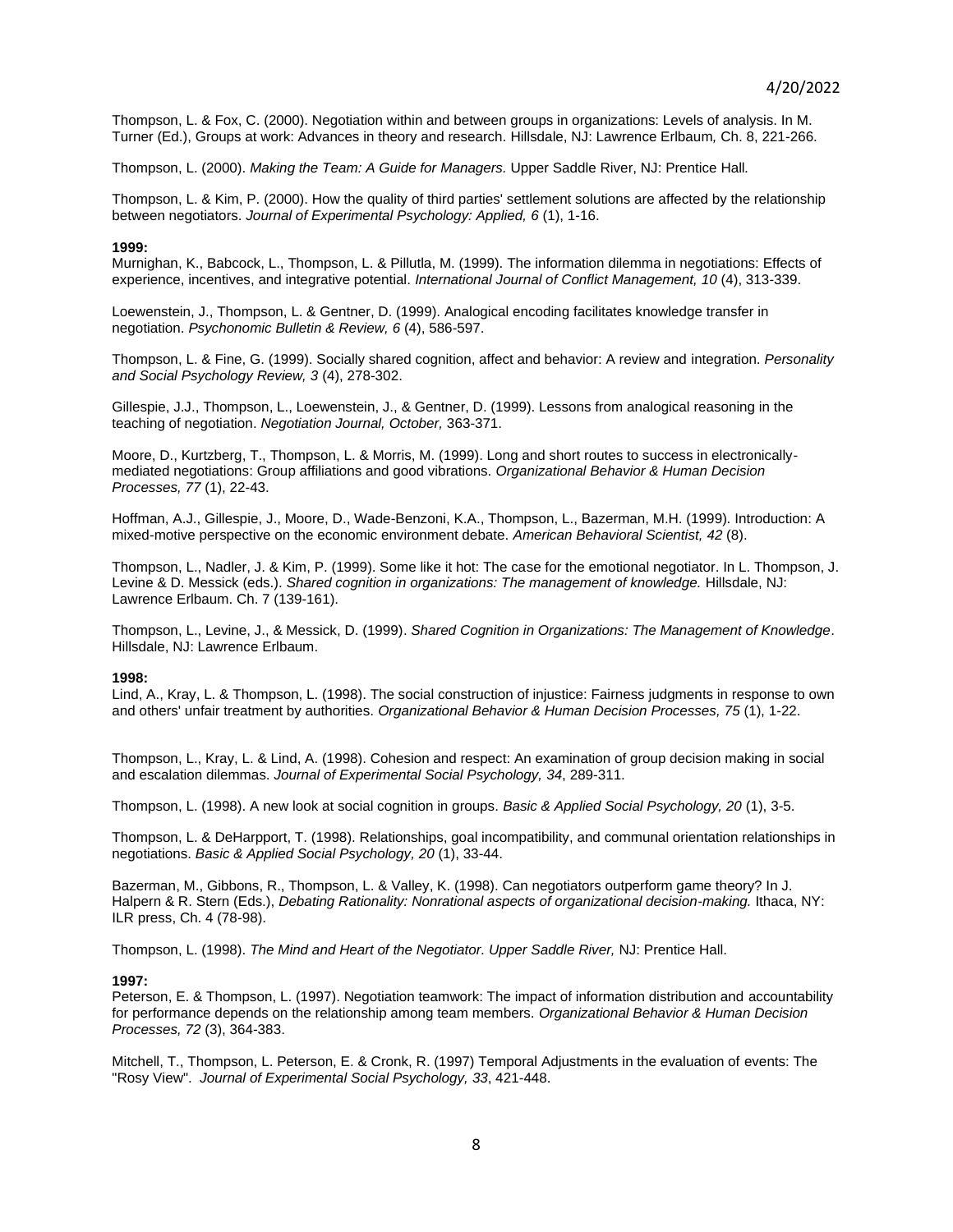Thompson, L. & Gonzalez, R. (1997). Environmental disputes: Competition for scarce resources and clashing of values. In M. Bazerman, D. Messick, A. Tenbrunsel, & K. Wade-Benzoni (Eds.) *Environment, ethics and behavior: The psychology of environmental evaluation and degradation.* San Francisco, CA: New Lexington books.

#### **1996:**

Thompson, L. & Hrebec, D. (1996). Lose-lose agreements in interdependent decision making. *Psychological Bulletin, 120* (3), 396-409.

Thompson, L., Peterson, E. & Brodt, S. (1996). Team negotiation: An examination of integrative and distributive bargaining. *Journal of Personality & Social Psychology, 70* (1), 66-78.

Levine, J. & Thompson, L. (1996). Conflict in groups. In E.T. Higgins & A. Kruglanski (Eds.), *Social psychology: Handbook of basic principles.* Ch. 24 (745-776) New York: Guilford.

Gibson, K., Thompson, L. & Bazerman, M. (1996). Shortcomings of neutrality in mediation: Solutions based on rationality. *Negotiation Journal,* January, 69-79.

#### **1995:**

Thompson, L. (1995). They saw a negotiation: Partisan and non-partisan perspectives. *Journal of Personality & Social Psychology, 68*, 839-853.

Thompson, L., Valley, K. & Kramer, R. (1995). The bittersweet feeling of success: An examination of social perception in negotiation. *Journal of Experimental Social Psychology, 31*, 467-492.

Palmer, L. & Thompson, L. (1995). Negotiation in triads: Communication constraints and tradeoff structure. *Journal of Experimental Psychology: Applied, 1* (2) 83-94.

Thompson, L., Peterson, E., & Kray, L. (1995). Social context in negotiation: An information processing perspective. In R. Kramer & D. Messick (eds.), *Negotiation as a social process.* Ch. 1 (5-36) New York: Russell Sage.

Thompson, L. (1995). The impact of minimum goals and aspirations on judgments of success in negotiations. *Group Decision & Negotiation, 4*, 513-524.

#### **1994:**

Thompson, L. & DeHarpport, T. (1994). Social judgment, feedback, and interpersonal learning in negotiation. *Organizational Behavior & Human Decision Processes, 58*, 327-345.

Gibson, K., Thompson, L. & Bazerman, M. (1994). Biases and rationality in the mediation process. In L. Heath, F. Bryant, J. Edwards, E. Henderson, J. Myers, E. Posavac, Y. Suarez-Balcazar, and R. Tindale (Eds.), *Application of heuristics and biases to social issues. Vol. 3,* Ch. 9 (163-183), New York: Plenum.

Mitchell, T. & Thompson, L. (1994). A theory of temporal adjustments of the evaluation of events: Rosy Prospection & Rosy Retrospection. In C. Stubbart, J. Porac, & J. Meindl (Eds.), *Advances in managerial cognition and organizational information-processing, Vol. 5,* (85-114) Greenwich, CT: JAI press.

#### **1993:**

Thompson, L. (1993). The impact of negotiation on intergroup relations. *Journal of Experimental Social Psychology, 29*, 304-325.

#### **1992:**

Thompson, L. & Loewenstein, G. (1992). Egocentric interpretations of fairness and negotiation. *Organization Behavior and Human Decision Processes, 51*, 176-197. Thompson, L. (1992). A method for examining learning in negotiation. *Group Decision & Negotiation, 1*, 71-4.

#### **1991:**

Thompson, L. (1991). Information exchange in negotiation. *Journal of Experimental Social Psychology, 27*, 61-179.

#### **1990:**

Thompson, L. (1990). Negotiation behavior and outcomes: Empirical evidence and theoretical issues. *Psychological Bulletin, 108*, 515-532.\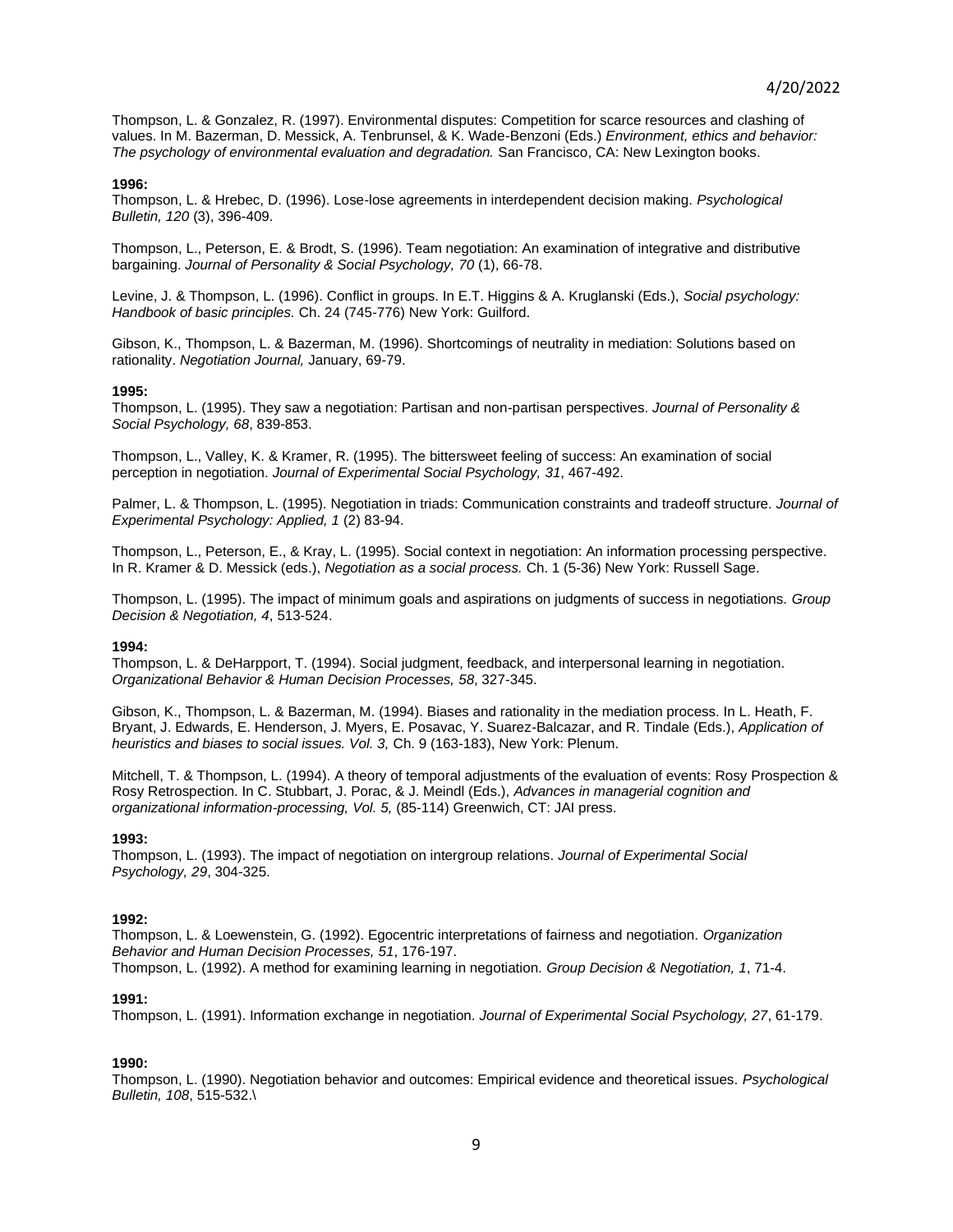Thompson, L. (1990). An examination of naive and experienced negotiators. *Journal of Personality & Social Psychology, 59*, 82-90.

Thompson, L. (1990). The influence of experience on negotiation performance. *Journal of Experimental Social Psychology, 26*, 528-544.

Thompson, L. & Crocker, J. (1990). Downward social comparison in the minimal intergroup situation: A test of a selfenhancement interpretation. *Journal of Applied Social Psychology, 20*, 1166-1184.

Thompson, L. & Hastie, R. (1990). Social perception in negotiation. *Organizational Behavior & Human Decision Processes, 47*, 98-123.

Thompson, L. & Hastie, R. (1990). Judgment tasks and biases in negotiation. In B.H. Sheppard, M.H. Bazerman & R.J. Lewicki, (Eds.), *Research in negotiation in organizations, Volume 2*, (31-54) JAI.

Weingart, L., Thompson, L., Bazerman, M. & Carroll, J. (1990). Tactical behavior and negotiation outcomes. *International Journal of Conflict Management, 1*, 7-32.

Bazerman, M., Mannix, E., Sondak, H. & Thompson, L. (1990). Negotiation behavior and decision processes in dyads, groups, and markets. In J.S. Carroll (Ed.), *Applied social psychology and organizational settings,* Ch. 2 (13- 44) Beverly Hills, CA: Sage.

#### **1989:**

Loewenstein, G., Thompson, L. & Bazerman, M. (1989). Social utility and decision making in interpersonal contexts. *Journal of Personality & Social Psychology, 57*, 426-441.

Mannix, E., Thompson, L., & Bazerman, M. (1989). Negotiation in small groups. *Journal of Applied Psychology, 74*, 508-517.

#### **1988:**

Thompson, L., Mannix, E. & Bazerman, M. (1988). Group negotiation: Effects of decision rule, agenda, and aspiration. *Journal of Personality & Social Psychology, 54*, 86-95.

Bazerman, M., Mannix, E. & Thompson, L. (1988). Groups as mixed motive negotiations. In E.J. Lawler & B. Markovsky (Eds.) *Advances in group processes: Theory & research, 5*, (195-216), JAI.

#### **1987:**

Crocker, J., Thompson, L., McGraw, K. & Ingerman, C. (1987). Downward comparison, prejudice, and evaluations of others: Effects of self-esteem and threat. *Journal of Personality & Social Psychology, 52*, 907-916.

# **Popular Press:**

#### **2022:**

Quartz At Work (April 12, 2022). [Be a better negotiator by having a "BATNA"](https://qz.com/work/2153804/how-to-negotiate-better-know-your-batna/)

#### **2021:**

BBC (June 7, 2021). [Why presenteeism wins out over productivity](https://www.bbc.com/worklife/article/20210604-why-presenteeism-always-wins-out-over-productivity) Insider (June 6, 2021)[. 7 things you should do when negotiating a work-from-home agreement with your boss](https://www.bbc.com/worklife/article/20210604-why-presenteeism-always-wins-out-over-productivity) Fast Company (April 20, 2021). [Try these science-back strategies to achieve](https://www.fastcompany.com/90626783/try-these-science-backed-strategies-to-achieve-a-win-in-your-next-negotiation) a win in your negotiation Business Insider (April 11, 2021). [Here are 3 ways managers can build up a heathy negotiation culture](https://www.businessinsider.com/negotiation-managers-encourage-employees-leigh-thompson-2021-4) New York Times (April 2, 2021). [Why We Romanticize the Past](https://www.nytimes.com/2021/04/02/smarter-living/why-we-romanticize-the-past.html)

#### **2020:**

Business Insider (December 28, 2020). I'm a psychology professor and expert on creativity. Your environment is crucial to the success of your brainstorming session — [here's how to tweak your space for maximum creativity.](https://www.businessinsider.com/how-to-get-creative-environment-leigh-thompson-expert-2020-12) The Wall Street Journal (November 29, 2020). [Do You Have E-Charisma on Zoom? Here's How to Get It](https://www.wsj.com/articles/do-you-have-e-charisma-on-zoom-heres-how-to-get-it-11606651200?mod=hp_lead_pos8) The Wall Street Journal (November 1, 2020). [The New Rules for Networking in the Pandemic](https://www.wsj.com/articles/the-new-rules-for-networking-in-the-pandemic-11604232001?st=x5ql79fj81i9mqx)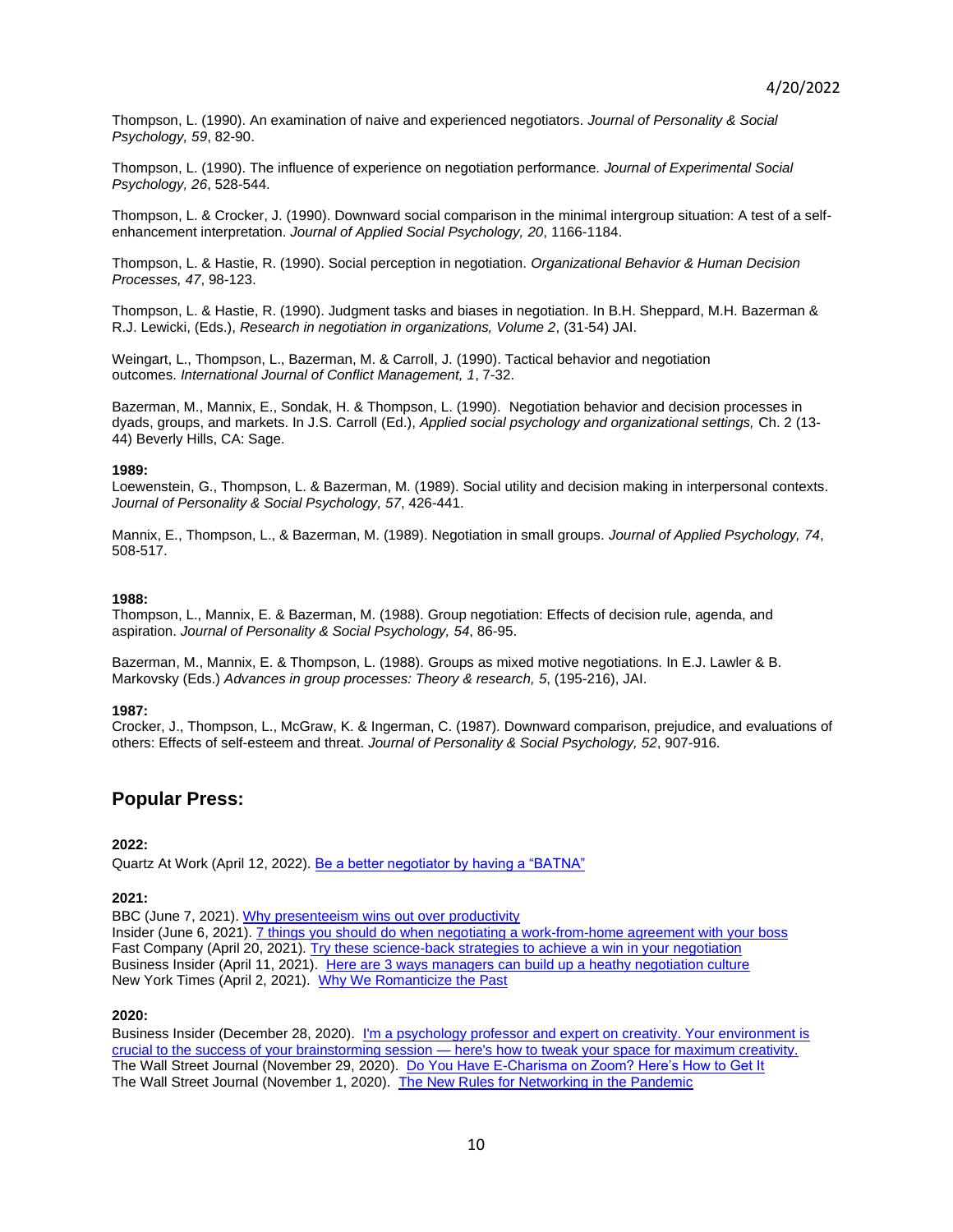Business Insider (September 22, 2020). [I'm an MBA professor and psychologist who's observed the most common](https://www.businessinsider.com/kellogg-professor-high-performing-employees-do-these-5-things-2020-9?utm_source=Sailthru&utm_medium=email&utm_content=BIPrime_select&utm_campaign=BI%20Prime%202020-09-23&utm_term=BI%20Prime%20Select)  [performance issues. Here's what high-performing employees do successfully when working from home.](https://www.businessinsider.com/kellogg-professor-high-performing-employees-do-these-5-things-2020-9?utm_source=Sailthru&utm_medium=email&utm_content=BIPrime_select&utm_campaign=BI%20Prime%202020-09-23&utm_term=BI%20Prime%20Select) Business Insider (August 24, 2020). [I'm a professor at Kellogg who studies high-performing employees. Here are 4](https://www.businessinsider.com/kellogg-mba-professor-high-performing-employees-possess-4-traits-2020-8) 

[signs you're one of them, and how to work with others who aren't.](https://www.businessinsider.com/kellogg-mba-professor-high-performing-employees-possess-4-traits-2020-8)

MeetingsNet (August 5, 2020)[. Are Virtual Negotiations Harder Than Face-to-Face?](https://www.meetingsnet.com/negotiating-contracts/are-virtual-negotiations-harder-face-face)

Senior Living Executive Magazine (July/August 2020). [Virtual Interview Insights](http://content.yudu.com/web/406u7/0A40767/SLEJuly.Aug2020/html/index.html?page=16&origin=reader)

Business Insider (July 24, 2020). [Virtual salary negotiations require specific skills and a smooth touch](https://www.businessinsider.com/how-to-negotiate-virtually-kellogg-mba-professor-expert-2020-7) Kellogg Insight (July 14, 2020). [How to Negotiate via Email](https://insight.kellogg.northwestern.edu/article/how-to-negotiate-via-email)

Kellogg Insight (July 1, 2020). How to Do [Design Thinking Better](https://insight.kellogg.northwestern.edu/article/better-design-thinking-research)

Harvard Business Review (June 10, 2020)[. Research: How Socioeconomic Status Impacts the Way We Network](https://urldefense.com/v3/__https:/hbr.org/2020/06/research-how-socioeconomic-status-impacts-the-way-we-network__;!!Dq0X2DkFhyF93HkjWTBQKhk!FCI0p6g3w8NXhBz5Cp_ozXyUxlCvztTqYC7-i0qlCY2u28Tue8Iz__HlPz6v19z_f5O4SPv_lmOsZvTv-g$) Harvard Business Review (June 9, 2020). [3 Things You're Getting Wrong About Organizational Change](https://hbr.org/2020/06/3-things-youre-getting-wrong-about-organizational-change) Korn Ferry (June 2, 2020). [Empathy by Zoom](https://www.kornferry.com/insights/articles/empathy-video-conference-coronavirus-george-floyd-protest)

The Sunday Times (London) (May 17, 2020). [We can go on meeting like this](https://www.thetimes.co.uk/article/we-can-go-on-meeting-like-this-l83nd2lcw)

The Sunday Times (London) (May 24, 2020). [Out of Ideas? Here's how to get creative](https://www.thetimes.co.uk/article/out-of-ideas-heres-how-to-get-creative-k73thbk0s)

Kellogg Insight (May 13, 2020). [Too Much Cross Talk. Too Little Creativity. How to Fix the Worst Parts of a Virtual](https://insight.kellogg.northwestern.edu/article/too-much-cross-talk-too-little-creativity-how-to-fix-worst-parts-virtual-meeting)  [Meeting.](https://insight.kellogg.northwestern.edu/article/too-much-cross-talk-too-little-creativity-how-to-fix-worst-parts-virtual-meeting)

Bloomberg Businessweek (April 17, 2020). [Six Tips for Running a Virtual Meeting](https://www.bloomberg.com/news/articles/2020-04-17/how-to-run-a-virtual-meeting?sref=XhuUBm4j)

Harvard Business Review (April 9, 2020). [How to Foster Positive Virtual Interactions Against All Odds](https://hbrascend.org/topics/how-to-foster-positive-virtual-interactions-against-all-odds/)

WGN-TV (April 8, 2020)**.** [Monitoring productivity while working from home –](https://wgntv.com/midday-news/monitoring-productivity-while-working-from-home-how-managers-employees-can-adjust-to-this-new-normal/) how managers and employees can [adjust to this new norm](https://wgntv.com/midday-news/monitoring-productivity-while-working-from-home-how-managers-employees-can-adjust-to-this-new-normal/)

Bloomberg Businessweek (April 6, 2020). [You Can't Check In Too Often With Your Remote Employees](https://www.bloombergquint.com/businessweek/you-can-t-check-in-too-often-with-your-remote-employees) Kellogg Magazine (Spring/Summer, 2020). Why Your Next Brainstorm Should Begin with an Embarrassing Story Fast Company (March 23, 2020). [5 practical ways to ace a virtual negotiation](https://www.fastcompany.com/90480235/5-practical-ways-to-ace-a-virtual-negotiation?partner=feedburner&utm_source=feedburner&utm_medium=feed&utm_campaign=Feed%3A+fastcompany%2Fheadlines+%28Fast+Company%29&utm_content=Google+Feedfetcher)

## **2019:**

Kellogg Insight (December 2, 2019)[. Why Your Next Brainstorm Should Begin with an Embarrassing Story](https://insight.kellogg.northwestern.edu/article/boost-creativity-brainstorm-embarrassment) Financial Times (November 12, 2019). [For successful negotiation look beyond your own industry](https://on.ft.com/33I8YaZ) Ladders \$100K+ Club (October 7, 2019). [This embarrassing hack could be the key to boosting creativity](https://www.theladders.com/career-advice/the-embarrassing-secret-to-boosting-office-creativity) Forbes (November 6, 2019). [Impeachment: Would Things Be Different If Nancy Pelosi Was Ned Pelosi?](https://www.forbes.com/sites/patriciagbarnes/2019/11/06/impeachment-would-things-be-different-if-nancy-pelosi-was-ned-pelosi/#12a917c356df) Chicago Tribune (October 2, 2019). The psychology of teachers strikes: Experienced negotiators warn that emotions [get in the way and strikes have effects long after they're over](https://www.chicagotribune.com/lifestyles/ct-life-cps-teachers-strike-psychology-negotiations-tt-20191002-yslq2xmeujgexpylnjdrrigdy4-story.html)

Fast Company (September 20, 2019)[. Go ahead and tell your most embarrassing story. It will boost your creativity](https://www.fastcompany.com/90406432/go-ahead-and-tell-your-most-embarrassing-story-it-will-boost-your-creativity?partner=rss&utm_source=rss&utm_medium=feed&utm_campaign=rss+fastcompany&utm_content=rss) Kellogg In Focus Thought Leadership (January 8, 2019). Closing the Negotiation Gap: How Women Can Get What [They Want](https://www.kellogg.northwestern.edu/executive-education/take-action/c/nvw/women-negotiation-tips.aspx)

# **2018:**

Forbes (December 18, 2018). [Do Men Lie More Than Women In Negotiations? It Depends](https://www.forbes.com/sites/tanyatarr/2018/12/18/do-men-lie-more-than-women-in-negotiations-it-depends/#73ac19c31cd6) Kellogg Insight (December 6, 2018). [Are Women More Ethical at the Negotiating Table? It's Complicated.](https://insight.kellogg.northwestern.edu/article/women-ethics-workplace-negotiation) Kellogg In Focus Thought Leadership (November 19, 2018). [Increase Your Learning Power via the Noah's Ark](https://www.kellogg.northwestern.edu/executive-education/the-kellogg-experience/thought-leadership.aspx)  [Method](https://www.kellogg.northwestern.edu/executive-education/the-kellogg-experience/thought-leadership.aspx)

Harvard Business Review (September 15, 2018). [Simple prompts can get women to negotiate more like men and](https://hbr.org/2018/09/research-simple-prompts-can-get-women-to-negotiate-more-like-men-and-vice-versa)  [vice versa.](https://hbr.org/2018/09/research-simple-prompts-can-get-women-to-negotiate-more-like-men-and-vice-versa)

## **2017:**

Inc. (October 26, 2017)[. Science: Here's How to Generate 26 Percent More Ideas at Your Next Brainstorming](https://www.inc.com/jessica-stillman/science-has-discovered-a-magic-ingredient-for-better-brainstorming-embarrassing-stories.html)  **[Session](https://www.inc.com/jessica-stillman/science-has-discovered-a-magic-ingredient-for-better-brainstorming-embarrassing-stories.html)** 

Harvard Business Review (October 2, 2017). [Research: For Better Brainstorming, Tell and Embarrassing Story](https://hbr.org/2017/10/research-for-better-brainstorming-tell-an-embarrassing-story) Chicago Tribune (May 11, 2017). [Who needs brainstorming? Brainwriting gets way more ideas, this prof says](http://www.chicagotribune.com/bluesky/originals/ct-creative-class-leigh-thompson-bsi-20170511-story.html) Kellogg Insight (February 7, 2017). [Take Five: How to Nurture Your Work Relationships](https://insight.kellogg.northwestern.edu/article/take-five-how-to-nurture-your-work-relationships?utm_source=staff&utm_medium=email&utm_campaign=mailer02-2017) Kellogg Insight (January 6, 2017). [Lead Better Teams, Engage More Customers, and Find Your Next Market](https://insight.kellogg.northwestern.edu/article/lead-better-teams-engage-more-customers-and-find-your-next-market?utm_source=staff&utm_medium=email&utm_campaign=mailer01-2017)

## **2016:**

Inc. (November 22, 2016). [These 5 Common Collaboration Myths Are Destroying Your Team](http://www.inc.com/jessica-stillman/these-5-common-collaboration-myths-are-destroying-your-team.html) Forbes (November 17, 2016). [Get Paid What You're Worth: 5 Negotiation Tactics For Freelancers](http://www.forbes.com/sites/abdullahimuhammed/2016/11/17/negotiation-tactics-for-freelancers/#4881e1bc4614) Harvard Business Review (November 7, 2016)[. How to Make Better Decisions with Less Data](https://hbr.org/2016/11/how-to-make-better-decisions-with-less-data) Finance & Management (November 2016). [Seeking Out a New Route](http://viewer.zmags.com/publication/55d211a2#/55d211a2/8)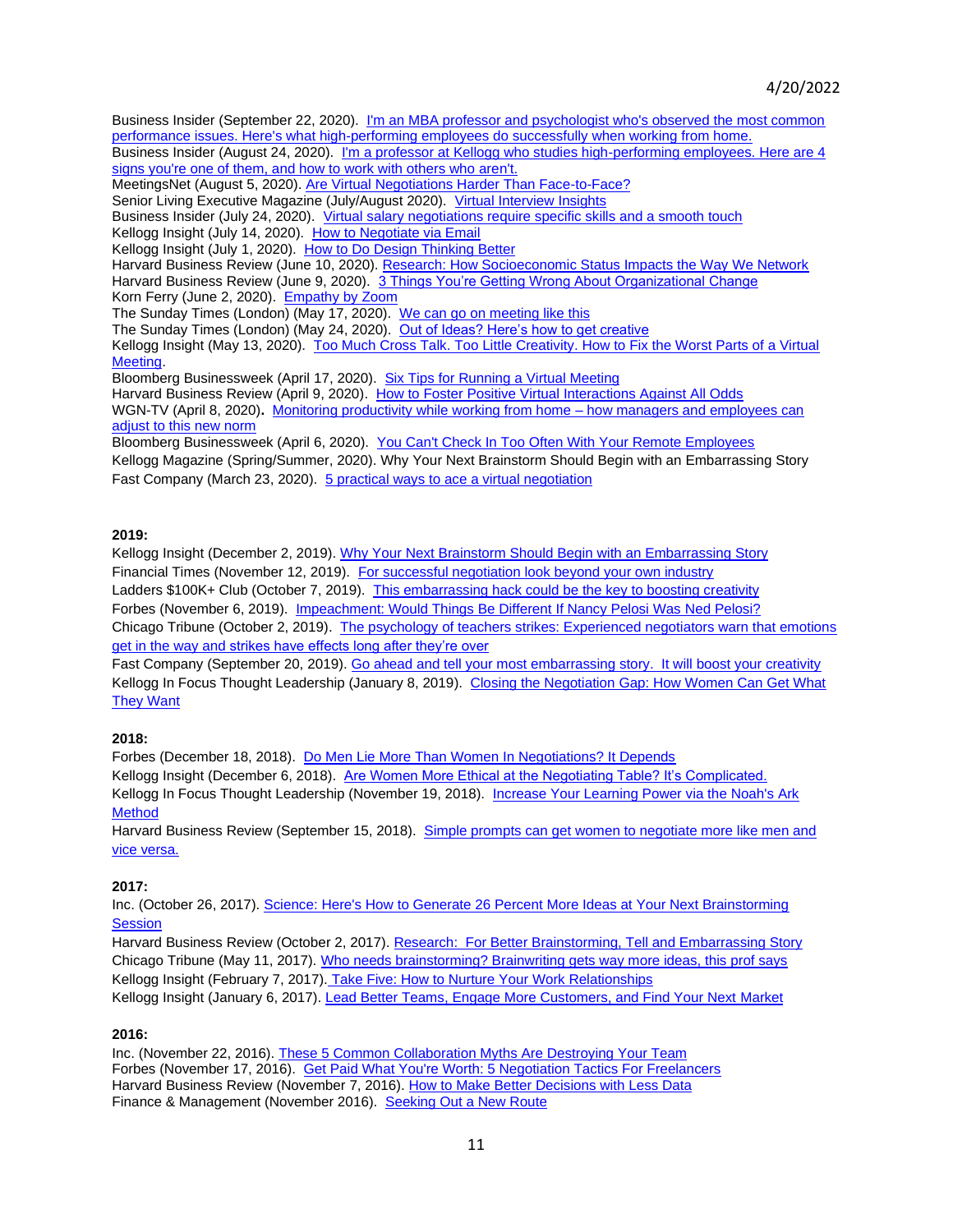Harvard Business Review (October 20, 2016). [Managers Are Wasting Time and Money on People Problems](https://hbr.org/video/5178435802001/managers-are-wasting-time-and-money-on-people-problems) Catholic Business Journal (October 3, 2016)[. Are You Getting Action without Traction? Here's the Solution...](https://catholicbusinessjournal.biz/content/book-are-you-getting-action-without-traction-heres-solution) The Globe and Mail (October 3, 2016)[. Five management traps that waste time and energy.](http://www.theglobeandmail.com/report-on-business/careers/management/five-management-traps-that-waste-time-and-energy/article32164751/) goop.com. (September 19, 2016). [Envy at the Office.](http://goop.com/envy-at-the-office/) Chicago Tribune / Blue Sky Views (September 26, 2016)[. Productivity fails: The time-wasters that cost an](http://www.chicagotribune.com/bluesky/hub/ct-blue-sky-views-hub-hidden-costs-bsi-20160926-story.html)  [organization](http://www.chicagotribune.com/bluesky/hub/ct-blue-sky-views-hub-hidden-costs-bsi-20160926-story.html)

Intuit (August 16, 2016). [How Managers Can End Wasteful Habits and Use Solutions That Work](http://quickbase.intuit.com/blog/how-managers-can-end-wasteful-habits-and-use-solutions-that-work) Harvard Business Review. (July 14, 2016). *[Why you should always go off-script in a job interview](https://hbr.org/2016/07/why-you-should-always-go-off-script-in-a-job-interview)*.

Fast Company (August 15, 2016)[. Forget Micromanaging, Hands-Off Leadership Could Hurt Workers More](http://www.fastcompany.com/3062695/forget-micromanaging-hands-off-leadership-could-hurt-workers-more)

Kellogg Insight (July 20, 2016). [Five Strategies for Leading a High-Impact Team](http://insight.kellogg.northwestern.edu/article/five-strategies-for-leading-a-high-impact-team) Fast Company (May 2, 2016)[. Suffering](http://www.fastcompany.com/3059400/your-most-productive-self/suffering-from-professional-envy-heres-how-to-turn-it-around) from professional envy? Here's how to turn it around Inc. (April 26, 2016)[. How to start a business: 7 steps to get started today](http://www.inc.com/john-rampton/how-to-start-a-business-7-steps-to-get-started-today.html) Chicago Magazine (April 4, 2016)[. The Cubs' Joe Maddon is keeping it weird \(and thank goodness for that\)](http://www.chicagomag.com/city-life/April-2016/Joe-Maddon-Cubs-Keeping-It-Weird/) The Economist (March 19, 2016). [Team spirit](http://www.economist.com/news/business-and-finance/21694962-managing-them-hard-businesses-are-embracing-idea-working-teams)

Harvard Business Review (February 15, 2016). [How to hire without getting fooled by first impressions.](https://hbr.org/2016/02/how-to-hire-without-getting-fooled-by-first-impressions)

### **2015:**

Huffington Post (September 10, 2015)[. 5 insights for introverts who want to thrive in the workplace](http://www.huffingtonpost.com/2015/09/10/susan-cain-qa_n_8049360.html) Harvard Business Review (April 28, 2015). [How Emotional Intelligence Became a Key Leadership Skill.](https://hbr.org/2015/04/how-emotional-intelligence-became-a-key-leadership-skill) Kellogg Insight (April 15, 2015). [Write your own script.](http://insight.kellogg.northwestern.edu/blogs/entry/write-your-own-script) Business Insider (March 23, 2015). [9 science backed tactics for winning a negotiation.](http://www.businessinsider.com/how-to-win-negotiations-2015-3?op=1) Program on Negotiation at Harvard Law School (January 14, 2015). [Too eager to close?](http://www.pon.harvard.edu/negotiation-briefings-articles/too-eager-to-close/)

#### **2014:**

Kellogg School of Management News & Events (Dec. 10, 2014[\) Masters of negotiation: Born this way?](http://www.kellogg.northwestern.edu/news_articles/2014/12052014-made-not-born.aspx) Businessweek.com (Dec. 3, 2014)[. Fix Your Useless Brainstorming Sessions in Two Minutes](http://www.bloomberg.com/bw/articles/2014-12-03/why-brainstorming-doesnt-work-and-how-to-fix-it) Kellogg School of Management News & Events (Nov. 13, 2014[\) What to do with your problem team member: It's not](http://www.kellogg.northwestern.edu/news_articles/2014/11072014-bad-team-member.aspx)  [always just one black sheep who needs fixing](http://www.kellogg.northwestern.edu/news_articles/2014/11072014-bad-team-member.aspx)

Businessweek (Oct. 31, 2014) Brainwriting: How to Neutralize the Loudmouths

Kellogg School of Management News & Events (Oct. 7, 2014)

[What's your team BMI? Right-size your team in order to maximize its efficiency and effectiveness](http://www.kellogg.northwestern.edu/news_articles/2014/10072014-team-bmi.aspx) Kellogg School of Management News & Events (Sept. 25, 2014) [Don't take one for the team: When negotiating, big](http://www.kellogg.northwestern.edu/news_articles/2014/09222014-negotiation-for-the-team.aspx)  [sacrifices aimed at maintaining a relationship aren't worth it](http://www.kellogg.northwestern.edu/news_articles/2014/09222014-negotiation-for-the-team.aspx)

IGNITES: A Financial Times Service (Sept. 22, 2014[\) People Feature: Corner office gig? Most workers say 'no](http://ignites.com/c/973654/96644/corner_office_most_workers_thanks?referrer_module=emailForwarded&module_order=0)  [thanks'](http://ignites.com/c/973654/96644/corner_office_most_workers_thanks?referrer_module=emailForwarded&module_order=0)

Fast Company (July 29, 2014) [Brainstorming doesn't work; try this technique instead](http://www.fastcompany.com/3033567/agendas/brainstorming-doesnt-work-try-this-technique-instead)

Kellogg School of Management News & Events (June 30, 2014) [How Brainstorming can Neutralize the Loudmouths](http://www.kellogg.northwestern.edu/news_articles/2014/06262014-video-thompson-brainwriting.aspx) Business Insider (May 14, 2014[\) Here's Why You Should Always Make The First Offer In A Negotiation](http://www.businessinsider.com/how-to-negotiate-make-first-offer-2014-5) Kellogg School of Management News & Events (May 12, 2014) [Negotiation Tips: Lies, damned lies and negotiations.](http://www.kellogg.northwestern.edu/news_articles/2014/05122014-negotiation_lies.aspx) 

[Untruths hurt your reputation and put future negotiation at risk](http://www.kellogg.northwestern.edu/news_articles/2014/05122014-negotiation_lies.aspx) Wall Street Journal Online (April 25, 2014)**.** [Put your envy to good use](http://online.wsj.com/news/articles/SB10001424052702304279904579517903705459222)

Kellogg School of Management News & Events (Apr. 3, 2014). [Negotiation Tips: Who's on first? Why you should](http://www.kellogg.northwestern.edu/news_articles/2014/04022014-negotiate_first_offer.aspx)  [make the first offer when negotiation](http://www.kellogg.northwestern.edu/news_articles/2014/04022014-negotiate_first_offer.aspx)

School Administrator (February 2014). ["Book Review"](http://www.aasa.org/content.aspx?id=31540) (*Creative Conspiracy* review)

Kellogg School of Management News & Events (Jan. 15, 2014)**.** ["The top three collaboration mistakes—and how to](http://www.kellogg.northwestern.edu/news_articles/2014/01142014-three-collaboration-mistakes.aspx)  [fix them"](http://www.kellogg.northwestern.edu/news_articles/2014/01142014-three-collaboration-mistakes.aspx)

## **2013:**

The European Financial Review (Oct. 20, 2013). [Rethinking the Wisdom of the Crowd: Why Individuals are More](http://www.europeanfinancialreview.com/?p=7346)  [Creative than their Groups](http://www.europeanfinancialreview.com/?p=7346)

Fast Company (Oct. 11, 2013). ["Why Productive People Work Well with Their Opposites"](http://www.fastcompany.com/3019808/leadership-now/why-productive-people-work-well-with-their-opposites)

Fast Company (September 23, 2013)[. "Why You Should Spend Your Mornings in a Cave"](http://www.fastcompany.com/3017987/bottom-line/why-you-should-spend-your-morning-in-a-cave) (BOTTOM LINE) David Lecours' Core Brilliance Culture (August 5, 2013). ["Group Brainstorming is broken. Here's a Fix."](http://www.davidlecours.com/group-brainstorming/) The Build Network (June 4, 2013). ["Brainstorming Is Dead: Long live brainwriting! Three steps to silencing the](http://www.inc.com/the-build-network/brainstorming-is-dead.html)  [windbags, undermining the politics, and letting your team's best ideas thrive"](http://www.inc.com/the-build-network/brainstorming-is-dead.html)

Biz Ed (May/June 2013). ["Bookshelf"](http://www.bizedmagazine.com/~/media/BizEd%20Magazine/Archives/2013/MayJun/full-issue.ashx) *(Creative Conspiracy review)*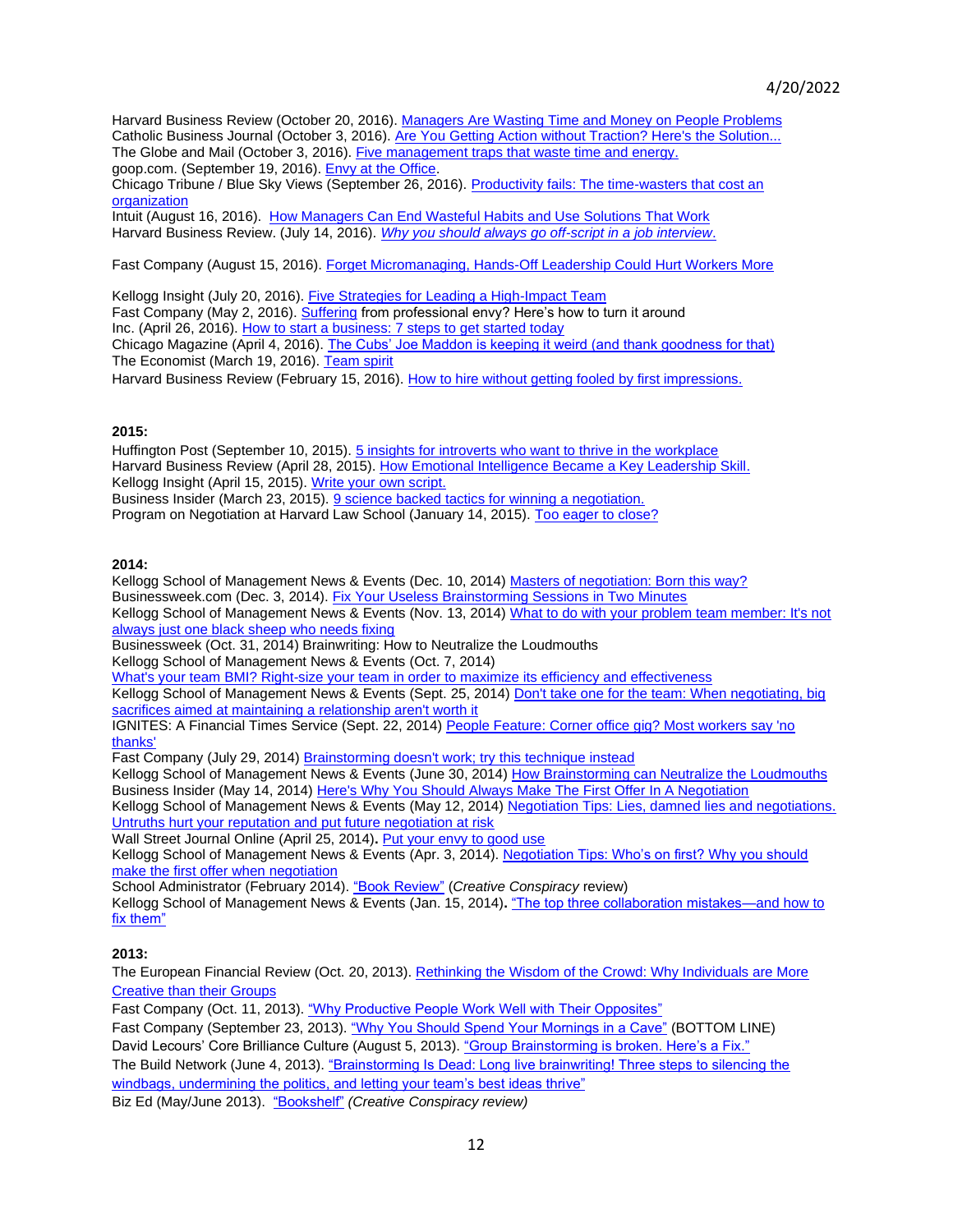Time Magazine (April 25, 2013). [Who Is Happiest At Work? Probably Not Who You Think](http://business.time.com/2013/04/25/who-is-happiest-at-work-probably-not-who-you-think/) Digital Workplace 24 (April 22, 2013)[. Face Time: Optimizing Collaboration](http://www.ibforum.com/2013/04/22/4-rules-optimizing-collaboration/) Kellogg Insight Blog (April 3, 2013). [Commons are necessary, but caves are too](http://insight.kellogg.northwestern.edu/blogs/entry/commons_are_necessary_but_caves_are_too/) USA Today (April 1, 2013). [Idea File: Make office arguments more constructive](http://www.usatoday.com/story/money/business/2013/04/01/executive-edition-managing-debate/2023281/) Harvard Business Review Blog (April 1, 2013). [Give workers the power to choose: Cave or Commons](http://blogs.hbr.org/cs/2013/03/give_workers_the_power_to_choose_cave.html) Kellogg Insight (March 13, 2013). [Collaborate Better](http://insight.kellogg.northwestern.edu/article/collaborate_better/) Blogging on Business (March 13, 2013). [Leigh Thompson: An interview by Bob Morris](http://bobmorris.biz/leigh-thompson-an-interview-by-bob-morris) Washington Post (March 8, 2013). [Getting creative in federal government](http://www.washingtonpost.com/national/on-leadership/getting-creative-in-federal-government/2013/03/07/084eef1a-873e-11e2-98a3-b3db6b9ac586_story.html) Southwest Spirit (March 2013). [Trying to find the next great idea? Look here](http://cms.kellogg.northwestern.edu/~/media/Files/Faculty/Research/ArticlesBookChaptersWorkingPapers/SouthwestSpirit_Thompson.ashx) Fortune (February 14, 2013). [How to neutralize a meeting tyrant](http://management.fortune.cnn.com/2013/02/11/meetings-conversation-dominator-work) Business Insider (February 11, 2013). [3 ways to keep dominant personalities from ruining meetings](http://www.businessinsider.com/strategies-for-better-meetings-2013-2)

## **2011:**

Daily Northwestern (October 5, 2011). [Kellogg Prof balances motherhood, cycling](http://dailynorthwestern.com/2011/10/03/campus/alumni/kellogg-prof-balances-motherhood-cycling/) New York Times (July 24, 2011). [Planning the perfect vacation](http://travel.nytimes.com/2011/07/24/travel/planning-the-perfect-vacation.html?emc=eta1)

#### **2010:**

Chicago Tribune (October 6, 2010). [Professor's 4 year plan](http://articles.chicagotribune.com/2010-10-06/news/ct-x-n-cycling-champ-20101006_1_time-trialer-high-speed-rides-mechanical-engineer) Sequim Gazette (September 22, 2010). [Paths of Glory](http://search.sequimgazette.com/sports/article.exm/2010-09-22_paths_of_glory) Winnetka Talk (September 7, 2010). Local athlete captures world championship The Week (July, 9, 2010). [The last word: The \(scientifically\) perfect vacation](http://theweek.com/article/index/204853/the-last-word-the-scientifically-perfect-vacation) New York Times (March 28, 2010). [When does political anger turn to violence?](http://www.nytimes.com/2010/03/28/weekinreview/28carey.html?scp=2&sq=benedict%20carey&st=cse) Good Morning America, ABC News (April, 2010). CBS Money Watch (June 11, 2010). [Guess What? Your staff is not awed by you](http://www.cbsnews.com/news/guess-what-your-staff-isnt-awed-by-you/#30903_147169)

#### **2009:**

Chicago Tribune (October 16, 2009). Negotiate or fall [behind, women told.](http://articles.chicagotribune.com/2009-10-16/news/0910140635_1_gender-gap-negotiate-men-and-women) Forbes (September 16, 2009). [Negotiation 101: Gender war or gender peace and prosperity?](http://www.forbes.com/2009/09/18/disputes-compensation-success-forbes-woman-leadership-negotiating.html) San Francisco Chronicle (July 16, 2009). [How to say no without saying no](http://www.sfgate.com/magazine/article/How-to-Say-No-Without-Saying-No-2479379.php)

#### **2008:**

The Mint (March 9, 2008). 53 Truths about Negotiations. (Dow Jones publication in India) Sequim Gazette (August 6, 2008). [Sequim cyclist takes Masters title](http://www.sequimgazette.com/news/250873591.html) Winnetka Talk (July 31, 2008). Winnetka's Thompson pedaling on fast track

#### **2006:**

Los Angeles Times (December, 2006)[. The new FBI means business: As the bureau adapts to the post-9/11 world, it](http://articles.latimes.com/2006/dec/28/nation/na-fbi28)  [sends supervisors and agents to corporate management school](http://articles.latimes.com/2006/dec/28/nation/na-fbi28)

#### **2005:**

Chattanooga Times Free Press (March, 2005). [Does one's disposition fit job position? Tests help decide](http://www.leighthompson.com/index.php/about/cycling-race-results/18-media/13-does-ones-disposition-fit-job-position-tests-help-decide)

#### **2004:**

Chicago Tribune (October, 2004)[. Critics wary as more jobs hinge on personality tests](http://articles.chicagotribune.com/2004-10-31/news/0410310518_1_tests-job-applicants-gary-hourihan) Harvard Gazette (October, 2004)[. Confronting stereotypes at negotiation table](http://news.harvard.edu/gazette/2004/10.28/13-gender.html) Ask Inc. (October, 2004). [Managing the mediocre](http://www.leighthompson.com/index.php/about/cycling-race-results/18-media/16-managing-the-mediocre) Sunday Times (South Africa, September 26, 2004). [How to speak the language of persuasion](http://www.leighthompson.com/index.php/about/cycling-race-results/18-media/17-how-to-speak-the-language-of-persuasion) New York Times (June 22, 2004). [Fear in the workplace: The bullying boss](http://www.nytimes.com/2004/06/22/health/fear-in-the-workplace-the-bullying-boss.html) Los Angeles Times (May 10, 2004)[. There's no getting away: So much hope may be riding on vacations that we can't](http://articles.latimes.com/2004/may/10/health/he-vacation10)  [help but end up disappointed](http://articles.latimes.com/2004/may/10/health/he-vacation10)

#### **2002:**

ScienceNews (May 4, 2002). [The Social Net: Scientists hope to download some insight into online interactions](https://www.sciencenews.org/article/social-net?mode=magazine&context=348) Economist.com (April 22, 2002). [Mixed emotions](http://www.economist.com/node/1097068)

#### **2001:**

The Toronto Star (October 19, 2001). The psychology of leadership The Processes of International Negotiation Project Network Newsletter (16/2001), [Book Reviews: Business](http://www.leighthompson.com/index.php/about/cycling-race-results/18-media/25-book-reviews-business-negotiations-in-practice-and-theory)  [Negotiations in Practice and Theory](http://www.leighthompson.com/index.php/about/cycling-race-results/18-media/25-book-reviews-business-negotiations-in-practice-and-theory) (p. 7-8)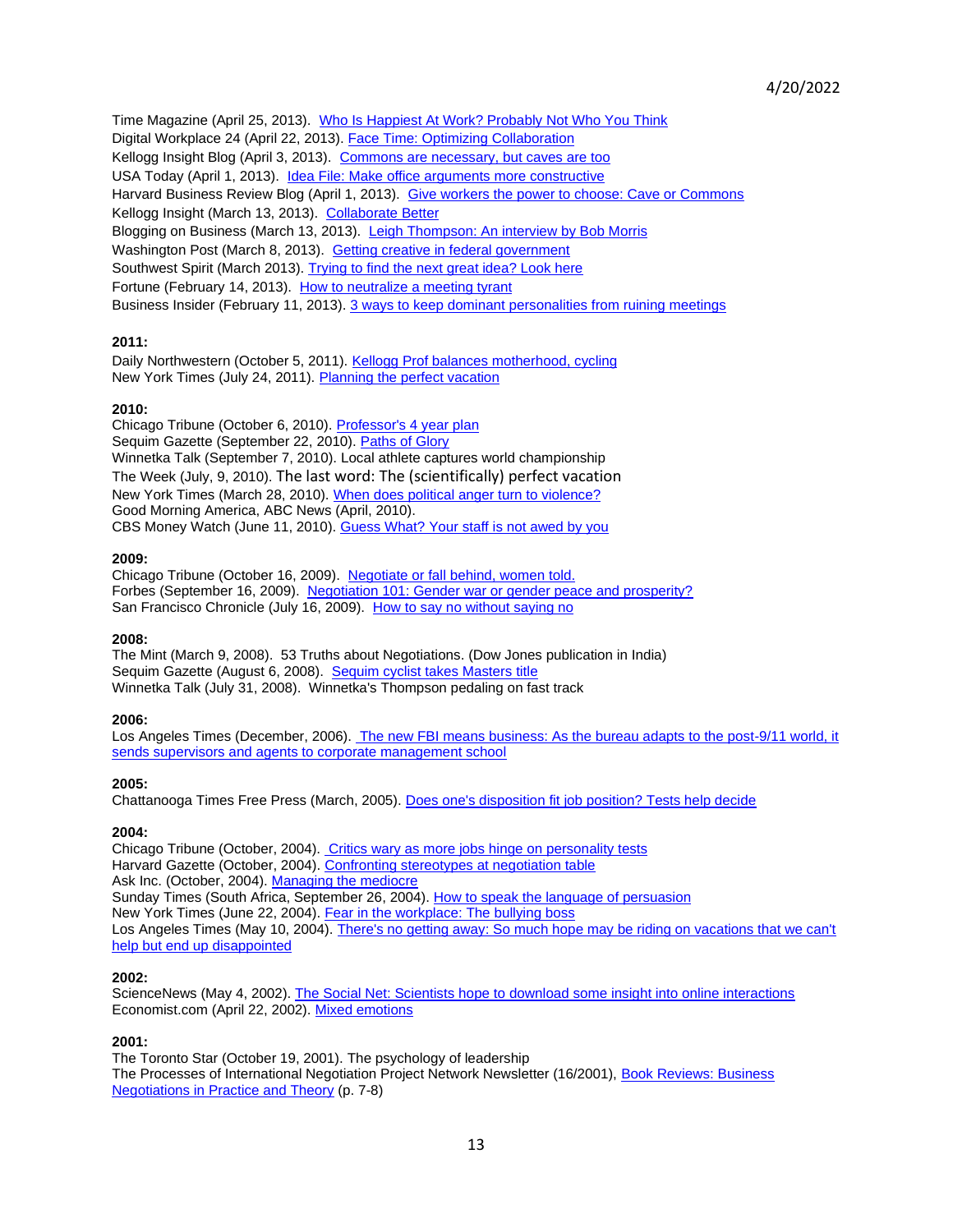# **2000:**

The Economist (April 8, 2000). [Negotiating by e-mail](http://www.economist.com/node/300384) (p. 65)

#### **1998:**

Chicago Tribune (July 5, 1998). [Teams don't always work](http://articles.chicagotribune.com/1998-07-05/features/9807050190_1_team-building-work-teams-fun-and-games) (Section 13, p. 7) Kellogg World (July, 1998). [The Future of work: Mastering the Art of Electronic Communication](http://www.leighthompson.com/index.php/component/content/article/18-media/28-mastering-the-art-of-electronic-communication) (p. 27) The International Journal of Conflict Management. (1998). [Book review of The Mind and Heart of the Negotiator](http://www.leighthompson.com/index.php/component/content/article/18-media/29-book-review-of-the-mind-and-heart-of-the-negotiator-1st-ed) (vol. 9 (3), 286-288)

### **1997:**

Glamour (October, 1997). [Negotiating so both sides win](http://www.leighthompson.com/index.php/component/content/article/18-media/30-negotiating-so-both-sides-win-glamour-october-1997-page-62) (p. 62) Kellogg World (July, 1997). [Negotiating @ Kellogg.edu](http://www.leighthompson.com/index.php/component/content/article/18-media/31-kellogg-world-july-1997-negotiatingkelloggedu-pages-10-11) (p. 10-11)

### **1995:**

The Levinson Letter (November 1, 1995). [When it takes three to thrash things out](http://www.leighthompson.com/index.php/component/content/article/18-media/32-when-it-takes-three-to-thrash-things-out) (p. 2)

### **1993:**

Harvard Business Review (Nov-Dec, 1993). [Negotiations: Are two heads better than one?](http://www.leighthompson.com/index.php/component/content/article/18-media/33-negotiations-are-two-heads-better-than-one) (p. 13-14)

### **1992:**

Perspectives UW (Autumn, 1992). [Negotiating daily life](http://www.leighthompson.com/index.php/component/content/article/18-media/34-negotiating-daily-life) (vol. 4 (1), p. 13)

# **Invited Talks and Addresses:**

### **2022:**

Kellogg Schulich Women (March 3) Kellogg San Francisco Alumni Club (March 1) Indian School of Business (January 12)

## **2021:**

Kellogg Insight Series (December 2) EMBA Master Class series (November 9 &11) Zell Fellows (October 20) Global Arc Leadership Keynote (January 26) Brilliant Balance podcast (March 19) Kellogg Leadership Circle (April 22)

## **2020:**

Dear HBR podcast (May 7) HBR idea podcast (August 4) Kellogg Career Management Center (May 15) Kellogg EMBA Innovation Sprint (September) Harper Collins Webinar Kellogg MBA student panelist (May 8)

## **2019:**

Seattle Kellogg Alumni Club (November) San Francisco & Silicon Valley Kellogg Alumni Club (June)

# **2018:**

UIDP27, university & industry partnerships (September 12) Graduate Society of Women Engineers, Northwestern (July 26) Kellogg Global Women's Summit (May 8) Cornerstone Research Women's Summit, Los Angeles (May 24) Cornerstone Research Women's Summit, Chicago (April 18)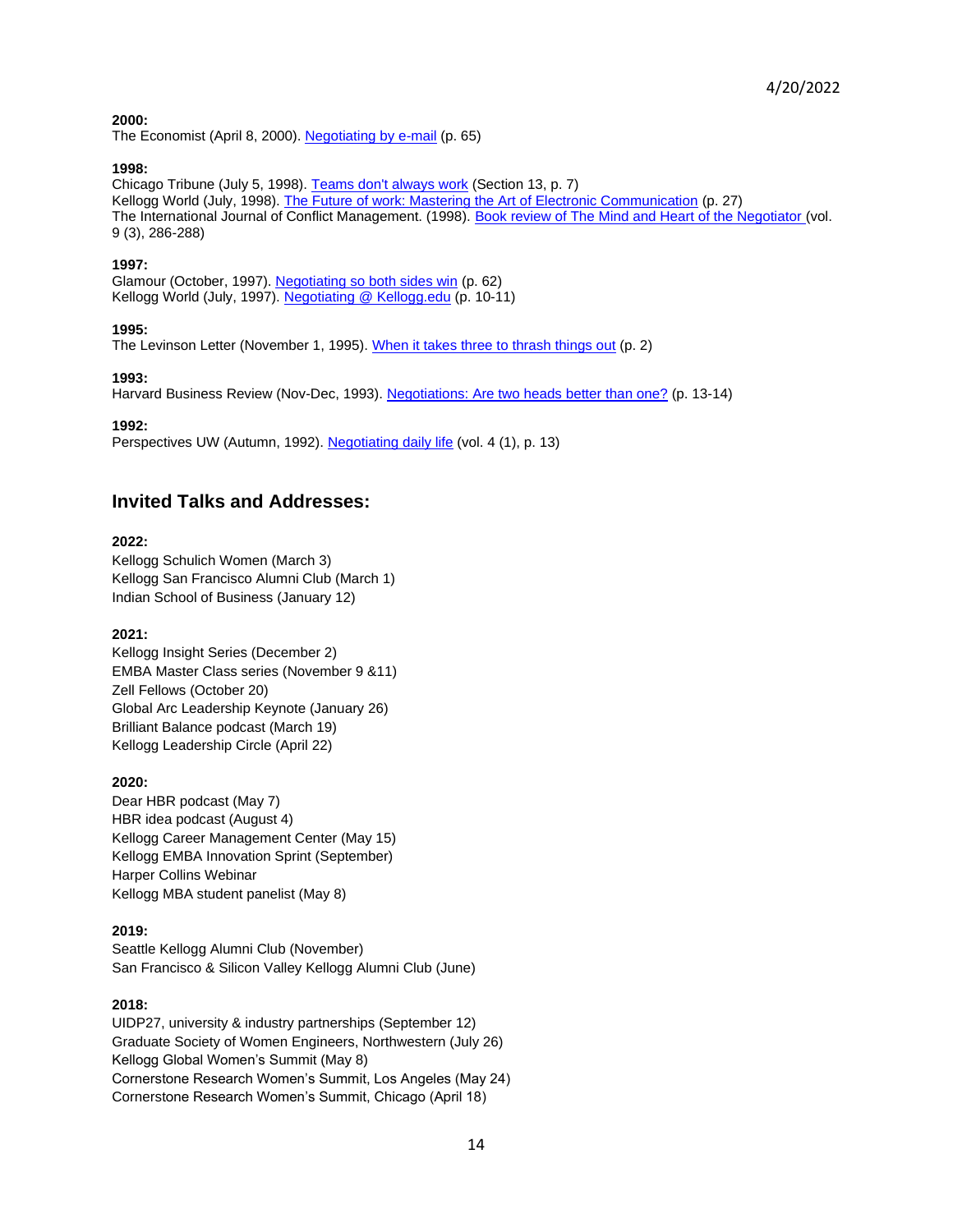Latham and Watkins Women's Global Partners conference (February 27) Jacksonville Women's Leadership Forum (March 8) Chicago Women's Forum (April 16) Advancing Women Executives Conference (May 15)

### **2017:**

University of Chicago, The Department of Medicine Women's Committee (January 17)

### **2015:**

University of California, San Diego (June)

### **2013:**

University of Chicago, Inaugural Diversity Relations Speaker (March 16)Jas KEWN (Kellogg Executive Women's Network), Keynote (April 16) Women's Leadership Workshop (April 26)

### **2012:**

Academy of Management Symposium on Creativity (June, with Brian Lucas)

#### **2011:**

International Association of Conflict Management, Istanbul (June, with Professor Sujin Lee)

### **2010**:

Research on Managing Groups and Teams: Negotiation in groups, Stanford Business School, Stanford University (May).

16th Annual Social Psychologists of Chicago conference (April 10, with Dr. Taya Cohen)

### **2009**:

Radcliffe Annual Science Symposium: Improving decision making: Interdisciplinary lessons from the natural sciences (April)

### **2008**:

Complexity in Action Conference (Northwestern University)

#### **2006**:

Harvard University

#### **2004**:

Harvard University

## **2002**:

Harvard Business School Microsoft Corporation Research @ Kellogg

## **2001**:

MIT, Sloan School of Management University of California, Irvine, Management School

#### **2000**:

Midwest Academy of Management, keynote address, Chicago Northwestern University, DRRC - E-negotiations conference Harvard University, [Hewlett Conference](http://www.pon.harvard.edu/events/hewlett/day3.shtml) Duke University, Fuqua School of Business Northwestern University, Alumni Association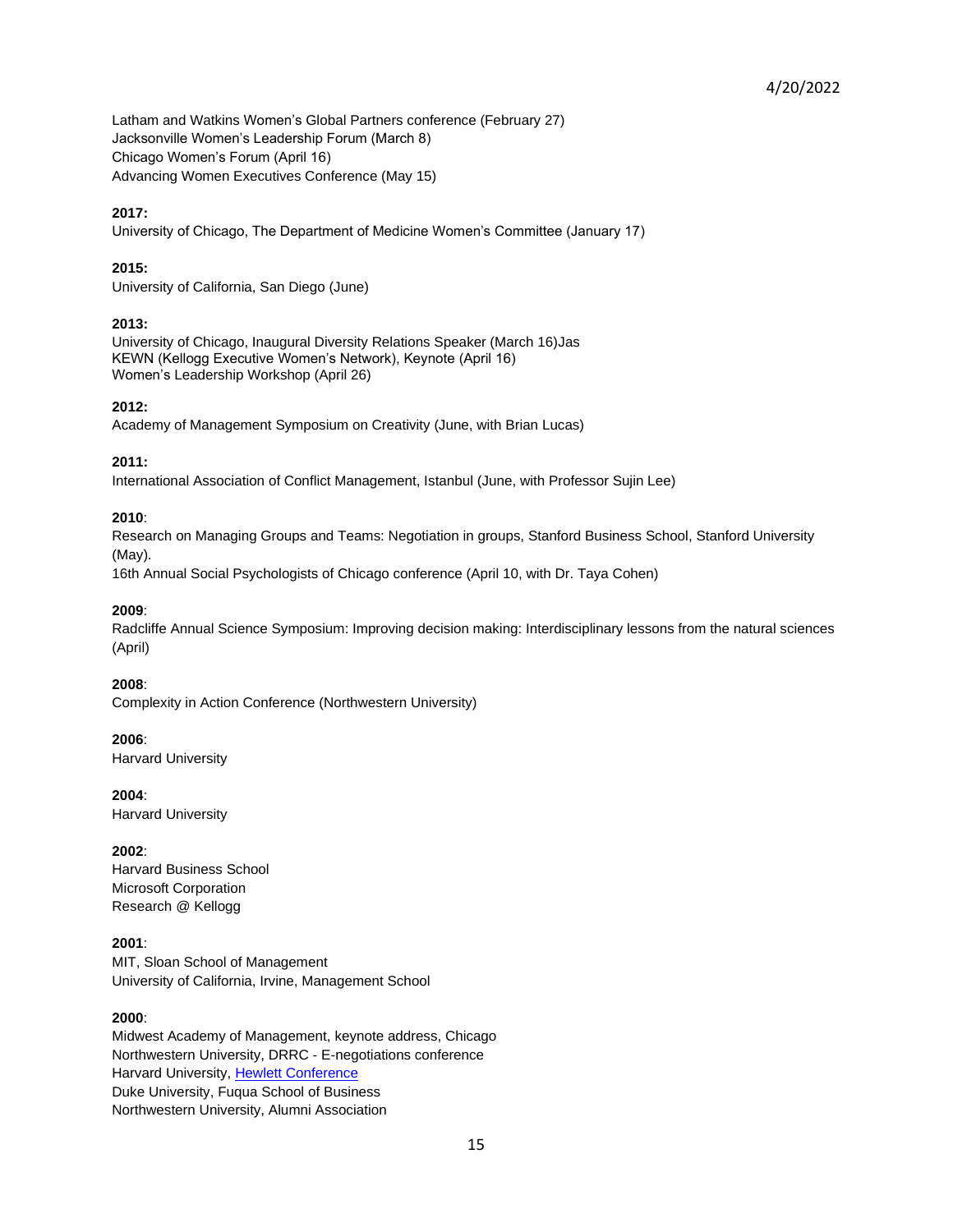Northwestern University, Women's Board

#### **1999**:

Harvard University, Business School Yale University, Management DRRC, Winter Dinner Colloquium (w/ Steve Goldberg & Ken Kaye) Northwestern University, Management & Policy Domain Dinner Dispute Resolution Research Center, Evening seminar Academy of Management, Chicago (invited symposium) Dispute Resolution Research Center, Annual Board Meeting Women in Science and Engineering, Northwestern University Western Academy of Management, invited address

## **1998**:

Indiana University, Psychology Pennsylvania State College, Altoona Carnegie-Mellon University, Learning and transfer in organizations New Directions in Decision-Making [2] University of Chicago, Graduate School of Business Psychology Graduate Seminar, Northwestern University Northwestern Alumni Association, Seminar Day Cognitive Psychology Course, Northwestern University

### **1997**:

Kellogg Alumni Association Council of 100, Northwestern University Midwestern Psychological Association, invited symposia American Corporate Counsel Association Sidley & Austin Society of Industrial & Organizational Psychologists Association of Northwestern University Women Widening Our World program, Kellogg School

## **1996**:

Northwestern University, Shared Cognition in Organizations conference Academy of Management, Doctoral consortium, Conflict Management division University of Massachusetts, Psychology of Adversity conference University of Pittsburgh, Psychology American Psychological Society, invited symposium Northwestern University, featured faculty speaker, Kellogg alumni

## **1995**:

Northwestern Univ., Environmental & Ethical Decision Making conference University of California Berkeley, Cognitive Psychology University of California, Berkeley, Organization Behavior, Haas School of Business Stanford University, Management & Organization Behavior Department Northwestern University, Organization Behavior, Kellogg School University of California Berkeley, Social Psychology Stanford University, Department of Psychology Center for Advanced Study in the Behavioral Sciences

## **1994**:

Northwestern University, Dispute Resolution Research Center Stanford Business School, Economics Department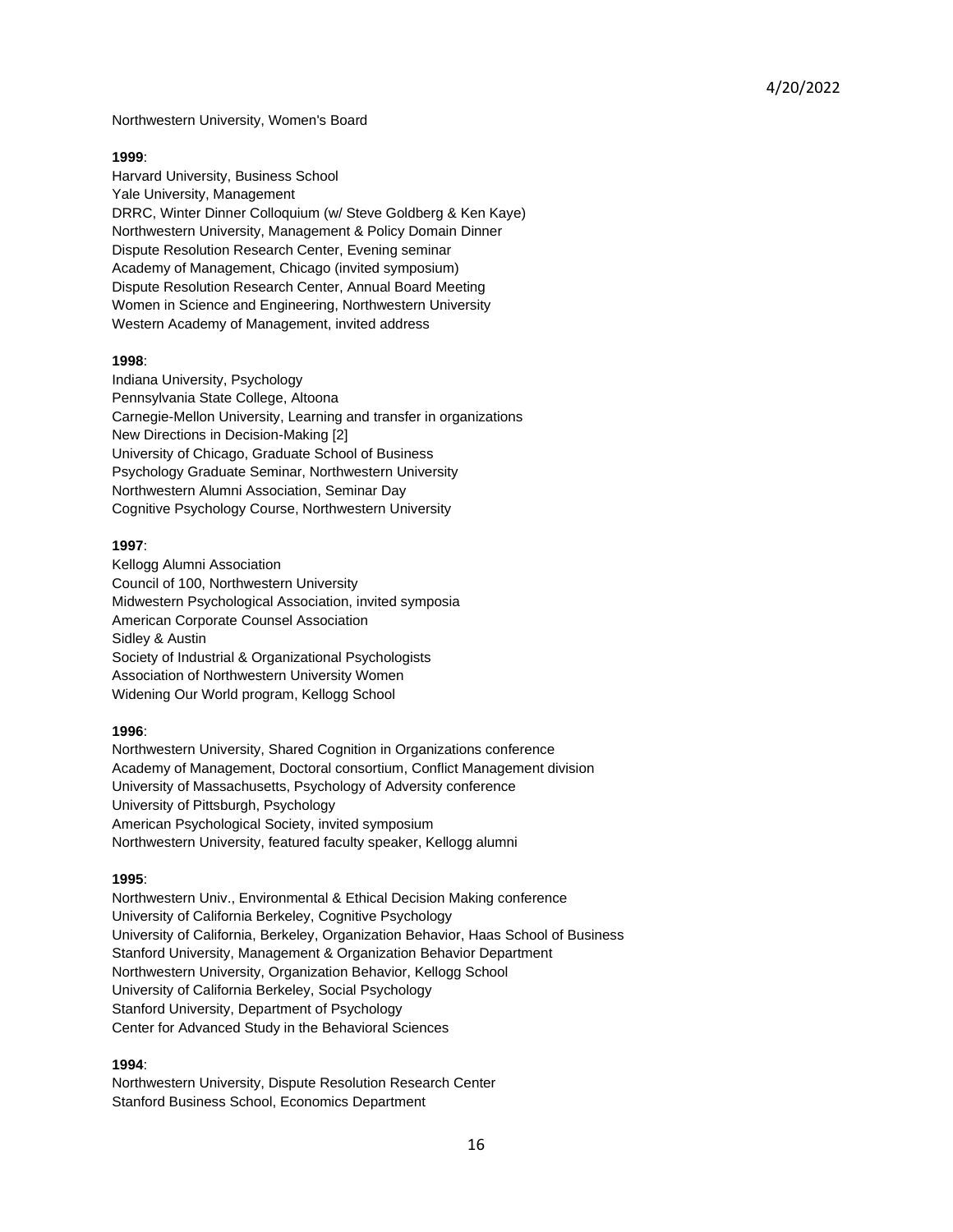Stanford Business School, Social Context in Negotiations conference Attorney General of Washington, Paralegal Education seminar, Seattle University of Washington, AIDS Education and Training Center, Health Education

#### **1993**:

Cornell University, Nonrationality in Organizations conference Academy of Management (symposium), Atlanta [2] Association for Consumer Research, Nashville Washington State Trial Lawyers Association, Seattle

### **1992**:

University of California, Berkeley, Department of Psychology Northwestern University, Department of Psychology Northwestern University, Dispute Resolution Research Center Northwestern University, Kellogg School University of Arizona, Department of Management

### **1991**:

Academy of Management, Miami Northwestern University, Kellogg School Guardian Ad Litem annual conference, Seattle

### **1990**:

Society for Judgment and Decision Making, New Orleans Columbia University, Department of Psychology Princeton University, Department of Psychology Yale University, Department of Psychology Rutgers University, Department of Psychology Center for Advanced Study in the Behavioral Sciences Guardian Ad Litem annual conference, Seattle

#### **1989**:

American Psychological Association, New Orleans Northwestern University, Research on Negotiations in Organizations (discussant)

## **1988**:

Nagshead Conference Center, Judgment and Decision Negotiating in Organizations conference, Deer Creek, Ohio

# **Conference Presentations:**

## **2020:**

Academy of Management Annual Meeting: Presentation of "Why Women Sometimes are as Likely to Lie as Men in Negotiations" (August) Vancouver, Canada

## **2018:**

International Association for Conflict Management Conference, NCMR Best Article Award 2018 (with Jason Pierce) Dublin, Ireland

## **2016:**

SPSP: Explaining and erasing differences in men and women's unethical bargaining behavior (January, with Jason Pierce)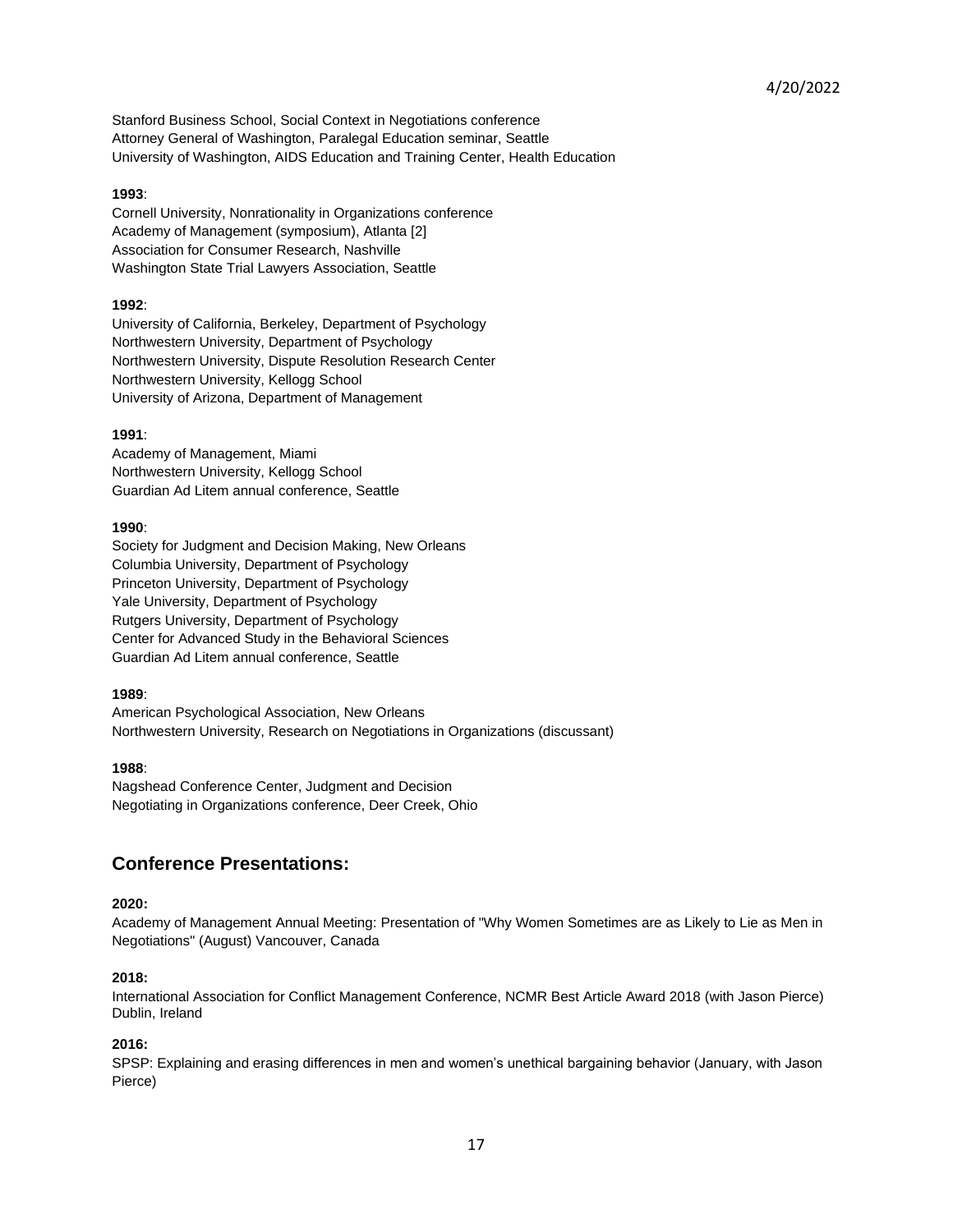## **2014:**

Academy of Management Annual Meeting: 17th Annual Cognition in the Rough Workshop (August, with Elizabeth Ruth Wilson), Philadelphia, PA

Academy of Management Annual Meeting: An examination of how leadership style influences team performance through conflict (with Elizabeth Ruth Wilson), Philadelphia, PA

Academy of Management Annual Meeting: The influence of asymmetric creative thinking on the negotiation process and outcomes (with Elizabeth Ruth Wilson), Philadelphia, PA

International Association for Conflict Management Conference, (with Elizabeth Ruth Wilson) Leiden, The Netherlands International Association for Conflict Management Conference, (with Catherine Shea) Leiden, The Netherlands Annual London Business School Trans-Atlantic Doctoral Conference (with Elizabeth Ruth Wilson), London, England

# **2013:**

Academy of Management Symposium (with Brian Lucas) International Association of Conflict Management (with Erika Hall and Evan Apfelbaum)

# **2012:**

Academy of Management Meeting, Boston, Massachusetts

# **2010**:

Academy of Management, Montreal, Canada IACM (International Association of Conflict Management), Boston

## **2006**:

Academy of Management, Atlanta

## **2005**:

Academy of Management (3) KTAG conference on conflict (2)

## **2004**:

Cognitive Science Conference Academy of Management [3] Frontiers of Negotiation conference, Kellogg School

## **2003**:

Academy of Management meetings: Seattle (August) [4] KTAG conference on creativity and innovation: Evanston (June) [2] Stanford-Cornell Groups and Teams Conference: Ithaca (May) International Association of Conflict Management: Australia (June)

**2002**: Academy of Management [3]

# **2001**:

International Association of Conflict Management [2] Academy of Management Administrative Sciences Association of Canada Western Psychological Association [2]

**2000**: Academy of Management, Toronto

**1999**: Academy of Management, Chicago [2]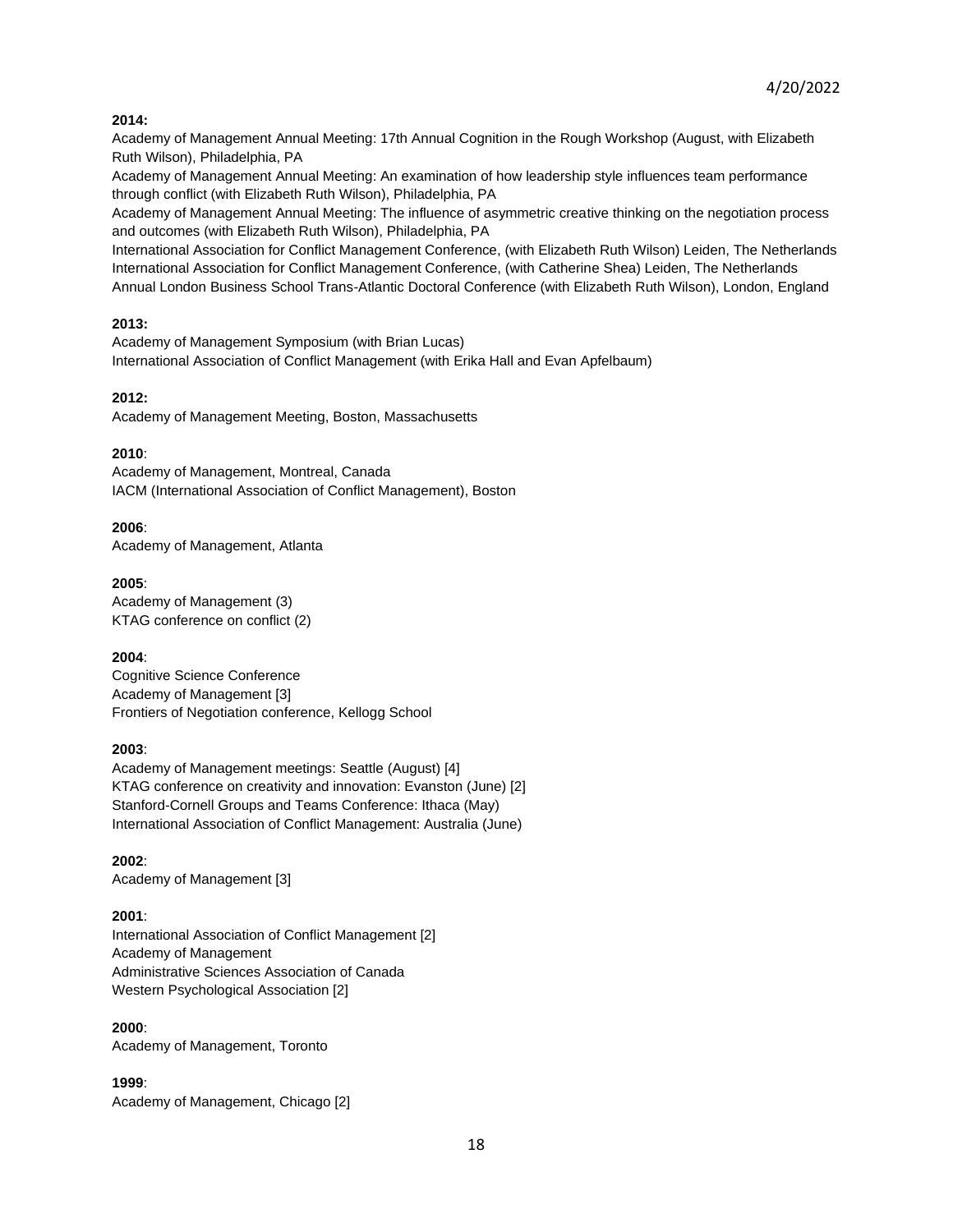International Association of Conflict Management [2] **1998**:

Academy of Management, San Diego

### **1997**:

Society of Experimental Social Psychologists, Toronto Academy of Management, Boston

**1996**: Academy of Management, Cincinnati, Ohio [2]

### **1995**:

Academy of Management, symposium, Vancouver, B.C. International Association of Conflict Management, Denmark Social Justice conference, Reno

### **1994**:

Experimental Economics, Tucson Society of Experimental Social Psychologists, Lake Tahoe Behavioral Decision Research in Management, MIT, Boston Academy of Management, Dallas [2] International Association of Conflict Management, Eugene [3]

### **1993**:

Judgment and Decision Making Society, Chicago International Association of Conflict Management, Belgium

### **1992**:

Academy of Management, Las Vegas Midwestern Psychological Association, Chicago Society of Organizational Behavior, Tucson

## **1991**:

Academy of Management, Miami Academy of Management, Miami (symposium) Midwestern Psychological Association, Chicago [2]

## **1990**:

Academy of Management, San Francisco International Association of Conflict Management, Vancouver, B.C. Midwestern Psychological Association, Chicago

## **1989**:

SPUDM conference, USSR Academy of Management, Washington, D.C.

## **1988**:

Academy of Management, Anaheim, California [2] TIMS/ORSA meetings, Washington, DC.

## **1987**:

Academy of Management, New Orleans [2] Midwestern Psychological Association, Chicago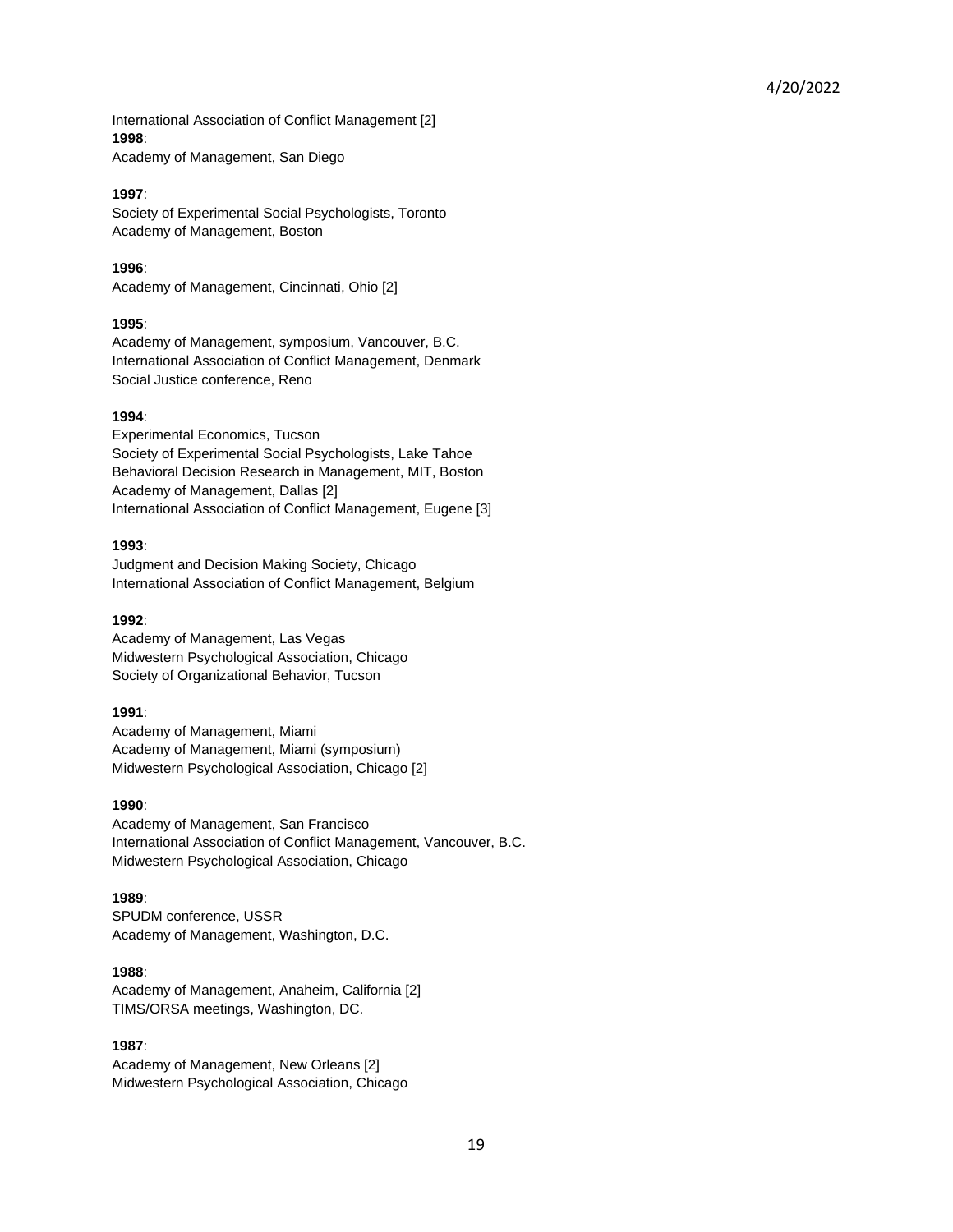## **1986**:

American Psychological Association, Washington, D.C. Midwestern Psychological Association, Chicago

**1985**: American Psychological Association, Los Angeles

# **1984**:

American Psychological Association, Toronto Western Psychological Association, Los Angeles

# **Webinar and On-line Videos:**

**Vox Creative:** *["Why is it so hard to fix the gender wage gap?"](https://www.vox.com/ad/20953671/gender-wage-gap-womens-national-soccer-team-equality)*

# [Negotiating in a Virtual World](https://www.kellogg.northwestern.edu/executive-education/individual-programs/online-programs/nvw.aspx)**, Executive course, Kellogg School of Management.**

**Talks at Google, Authors at Google***: ["Stop Spending, Start Managing: Strategies to Transform Wasteful Habits"](https://www.youtube.com/watch?v=ExpMbC7UAgY&feature=youtu.be)*

**MOOC:** (massive open online course): [High Performance Collaboration: Leadership Teamwork and Negotiation.](https://www.coursera.org/learn/leadership-collaboration)

## **Kellogg Alumni Competitive Edge Series:** [Leading a Culture of Collaboration.](https://urldefense.proofpoint.com/v2/url?u=https-3A__acecloud.webex.com_acecloud_ldr.php-3FRCID-3D04ee70e23a04c7b3f1a95cdd6bb81c07&d=CwMGaQ&c=yHlS04HhBraes5BQ9ueu5zKhE7rtNXt_d012z2PA6ws&r=rmd_clrJl6Y7ixPqi-v8U9XS48TIc3AU9nfDqdHIH2s&m=AZSUYGYZOh-vIBzesmO2j2sOxLKtGZ-4u-hQ5ojJEnU&s=WpRfQlGrWiWT0LYcrFe0ez_H5T3jwsaeTofxcGEDX1U&e=)

**Video Shorts Series:** Animated 3-minute videos on brainstorming, teamwork and negotiation

- [How Brainstorming can Neutralize the Loudmouths](http://www.kellogg.northwestern.edu/news_articles/2014/06262014-video-thompson-brainwriting.aspx)
- [Managing Virtual Teams](http://www.kellogg.northwestern.edu/news_articles/2015/06232015-video-thompson-managing-virtual-teams.aspx)
- [High Performance Negotiation Skills For Women](http://www.kellogg.northwestern.edu/news_articles/2015/05292015-video-thompson-negotiation-women.aspx)
- [Is Your Team Slacking? \(What To Do\)](https://www.kellogg.northwestern.edu/news_articles/2015/05112015-video-thompson-team-slacking.aspx)

[Teamwork](http://www.kellogg.northwestern.edu/news_articles/2014/12202014-teamwork-101.aspx) 101 Skills: Design a high-impact team in four sessions (each video less than 15 minutes)

- Toolbox 1 [Designing teams for success](https://www.kellogg.northwestern.edu/news_articles/2014/12202014-teamwork-101.aspx)
- Toolbox 2 [Optimizing team decision making](https://www.kellogg.northwestern.edu/news_articles/2014/12202014-teamwork-101.aspx)
- Toolbox 3 [People skills and emotional intelligence](https://www.kellogg.northwestern.edu/news_articles/2014/12202014-teamwork-101.aspx)
- Toolbox 4 [Creativity and innovation in teams](https://www.kellogg.northwestern.edu/news_articles/2014/12202014-teamwork-101.aspx)

[Negotiation Tactics 101](http://www.kellogg.northwestern.edu/news_articles/2014/08012014-negotiation-tactics-101.aspx?utm_source=Int-IW-PP&utm_medium=email&utm_campaign=14ELEIPPOT1)**:** Learn effective negotiation skills in under an hour

- Toolbox 1 [Negotiation: What can go wrong? What must go right?](https://www.kellogg.northwestern.edu/news_articles/2014/08012014-negotiation-tactics-101.aspx?utm_source=Int-IW-PP&utm_medium=email&utm_campaign=14ELEIPPOT1)
- Toolbox 2 [How to prepare effectively](https://www.kellogg.northwestern.edu/news_articles/2014/08012014-negotiation-tactics-101.aspx?utm_source=Int-IW-PP&utm_medium=email&utm_campaign=14ELEIPPOT1)
- Toolbox 3 [Claiming value](https://www.kellogg.northwestern.edu/news_articles/2014/08012014-negotiation-tactics-101.aspx?utm_source=Int-IW-PP&utm_medium=email&utm_campaign=14ELEIPPOT1)
- Toolbox 4 [Creating value](https://www.kellogg.northwestern.edu/news_articles/2014/08012014-negotiation-tactics-101.aspx?utm_source=Int-IW-PP&utm_medium=email&utm_campaign=14ELEIPPOT1)

[Managers Are Wasting Time and Money on People Problems](https://hbr.org/video/5178435802001/managers-are-wasting-time-and-money-on-people-problems) Harvard Business Review (October 20, 2016)

[Negotiating the Sweet Spot: The art of leaving nothing on the table \(part 1, "Negotiating in Personal Life\)](https://urldefense.com/v3/__https:/hstalks.com/bm/4481/__;!!Dq0X2DkFhyF93HkjWTBQKhk!F-9KtknSBjX1KyyP6NquukFZnbK54HIenNYQ-EvYljlmCBM193cFbwWVHVDpgtu499Kn3P5D_GFvCM0lwg$) The Business & Management Collection, Henry Stewart Talks (January 31, 2021)

#### **Teamwork:**

- [Why are we stuck in pointless meetings?](http://www.chicagobooth.edu/capideas/video/2015/why-are-we-stuck-in-pointless-meetings?cat=markets&src=Video) Event: The Big Question Monthly Video Series. University of Chicago, Booth School of Business
- [High Performance Teamwork: Engagement and Creativity](http://www.youtube.com/watch?v=8HauOnaiAtw&feature=youtu.be) Event: Diversity and Inclusion Leadership Series